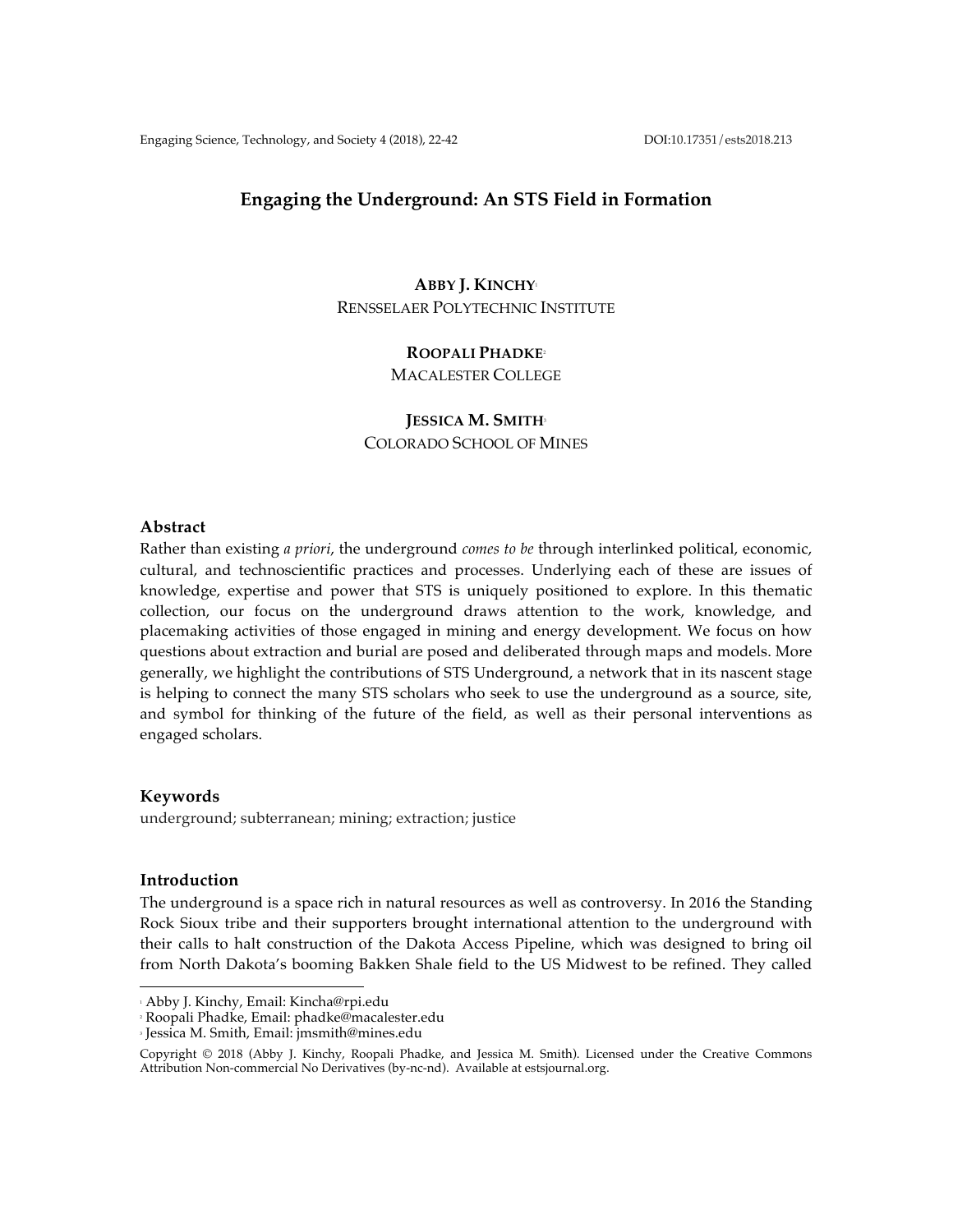attention to the racist and colonial politics that led to the pipeline being routed through reservation land, leaving Indian people to suffer the results of a potential leak, while simultaneously making visible the country's ever-growing reliance on oil and contribution to global warming.

Questions of the responsible extraction of fossil fuels in an era of climate change play a key role in US politics, as Trump attempts to support a coal industry beleaguered by cheaper and less carbon-intensive natural gas, and as social movements increasingly oppose oil and gas development. Debates about the underground are not limited, however, to fossil fuels. Countries and companies scramble to locate and extract rare earth metals to support the growing electronics and renewable energy industries. Artisanal mining presents one of the gravest challenges to mineral rich countries in the Global South, as the miners' environmentally intensive techniques result in widespread deforestation, deterioration of water quality, and mercury poisoning. Nor are these debates limited to mining. On the one hand, severe droughts raise the specter of aquifer depletion in the American West. On the other, urban sprawl inhibits rainwater from reaching the underground, which the case of Hurricane Harvey in Houston painfully showed creates massive flooding. The underground is also home to an aging urban transportation infrastructure, and in some parts of the American West the geologic qualities of the underground makes it a target for nuclear waste disposal.

Given the central role that the underground plays in public debate, we see an important opportunity for STS scholars to inform decision making. Previous STS scholars have recognized the underground as a useful site to pursue theoretical questions about science, knowledge, and uncertainty, but little work to date has sought to theorize the underground itself. Drawing and building on existing scholarship, we seek to help define a new STS subfield focused on subterranean extraction. An STS perspective on extraction examines the technoscientific aspects of how questions about extraction are posed and deliberated, how extraction itself occurs, and how the consequences of such extraction are addressed. Underlying each of these areas are issues of knowledge, expertise, and power that STS is uniquely positioned to explore. In particular, STS research reveals the underground as a place that is populated and given meaning by diverse people and social practices. There are many kinds of people who engage the underground firsthand through their work, lifestyles, and recreation. This broad category includes construction workers, cavers, scientists, and those who routinely ride subways or live underground. Yet rarely do people experience the underground with the same intimacy as miners, who read the underground environment for signs of danger and profitability, or the scientists and engineers who work in those spaces.

We propose that rather than existing *a priori*, the underground *comes to be* through interlinked political, economic, cultural, and technoscientific practices and processes. This insight resonates with scholarship at the intersection of anthropology and STS advocating a move away

 

<sup>4</sup> While the underground is primarily conceived and experienced as a place of work—leading to its central place in metaphors of industrial capitalism, as identified by Williams (1990)—there are also people such as archaeologists or cavers (Pérez 2015, 2013) who experience the underground through other frames that also include recreation.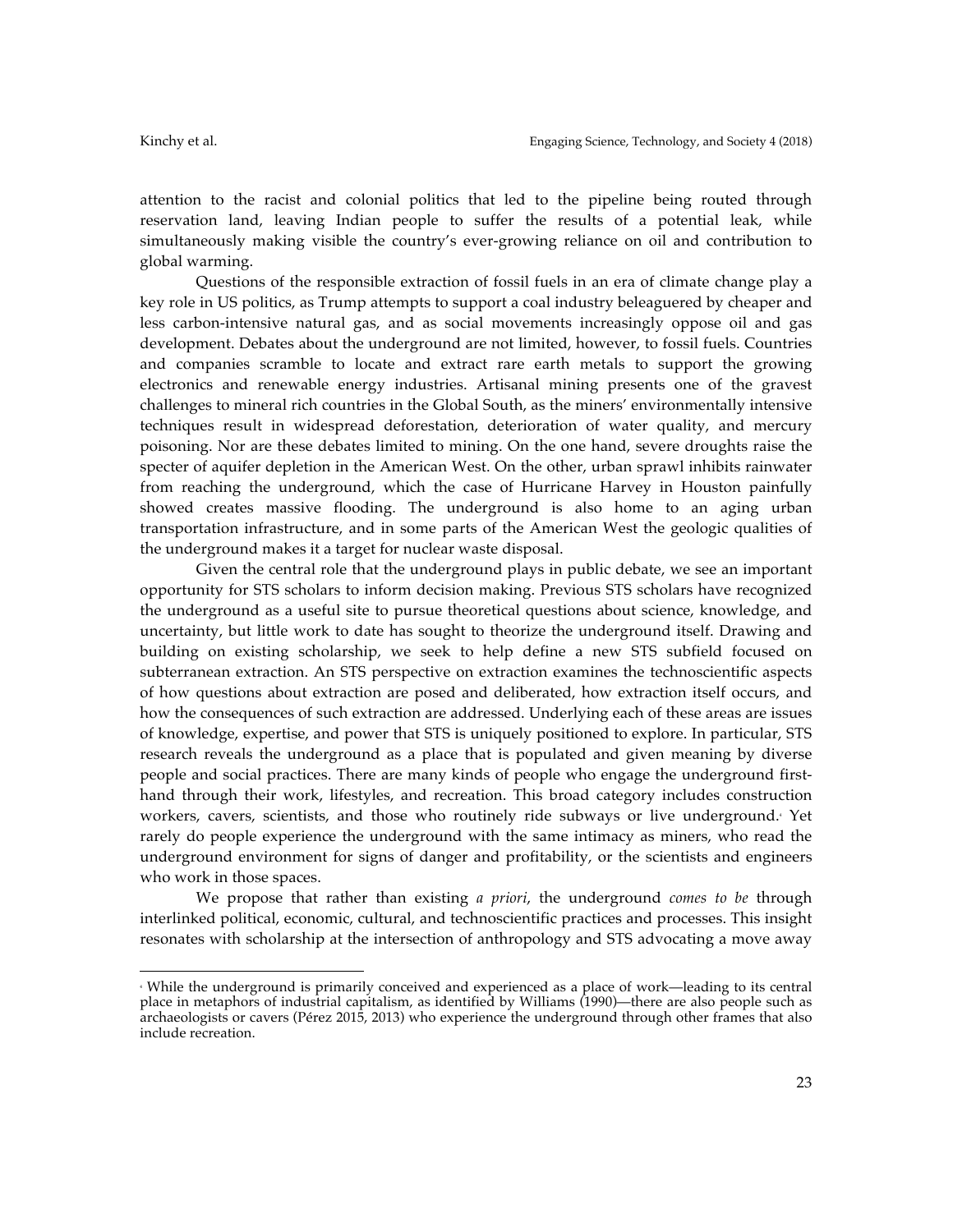from viewing "natural resources" as substances with essential qualities that exist ready to be extracted, toward the study of "resource materialities" as "complex arrangements of physical stuff, extractive infrastructures, calculative devices, discourses of the market and development, the nation and the corporation, everyday practices, and so on, that allow those substances to exist as resources" (Richardson and Weszkalnys 2014: 7). In our case, the underground comes to be as people study, engage, excavate, and fill it––and bring questions of science and expertise to bear in debating those practices.<sup>5</sup> In this thematic collection, for example, David Kneas shows that competing understandings and knowledge claims about Andean "nature" animate attempts to bolster or undermine Ecuador's status as a "mining country" open for international investment. Geologists and political figures who view the Andes through an ontological lens of uniformity and equivalence position Ecuador as a country rich in unexplored resource abundance, in contrast with those who emphasize Andean difference and heterogeneity to argue that Ecuador is an exception to the famed mineral wealth of its neighboring countries.

In contrast with conventional wisdom, the underground is not fixed, inert, or lifeless. At a basic level the physical strata of the underground are active, as was made all too clear in the September 2017 earthquake in Mexico, and organic materials come into contact and interact with each other. The biophysical characteristics of underground substances, like other resource materialities, provide affordances that shape but do not determine how they are engaged by people and industries (Barnes and Alatout 2012; Li 2015; Mathews and Barnes 2016; Richardson and Weszkalnys 2014). The stored energy of coal invites its burning for heat and energy, while the characteristics of water make it an "uncooperative commodity" that was difficult to privatize in England and Wales (Bakker 2004). The physical qualities of the underground, such as the strata themselves, produce novel political and economic orders. For example, geographer Bruce Braun's (2000) work on producing vertical materialities includes considering how the development of oil in North Dakota is about how fracking as a sociotechnical system articulates with the underground geology to produce a certain economic imperative. Braun writes about how the quickly declining production curves of "tight oil" feed the need for more and more wells to keep supplies constant (see also Gold 2015). Thus the character of the underground cannot be located

<sup>5</sup> These ideas are influenced by a rich area of anthropological research on mining and capitalism. The classic literature, grounded in ethnographic research in Africa and Latin America, explored transformations in labor regimes and economic development that frequently benefitted foreign capital, and the ways in which these new regimes articulated with local cosmologies (Nash 1979; Taussig 2010; Powdermaker 1962; Ferguson 1999). The competing interests and desires of capital (often but not exclusively in the form of foreign investment), state actors, and local communities also animate studies of oil, which offer a critical perspective on economic theories of the "resource curse" (Appel 2012; Mitchell 2011; Rogers 2015; Sawyer 2004). While some ethnographic studies (Ferry 2005; Finn 1998; Rolston 2013, 2014) continue to examine the experience and transformation of labor alongside larger shifts in capitalism––and critiques of it–– anthropologists more often study conflicts between companies and their critics, especially the communities closest to sites of production (Li 2015; Kirsch 2014; Sawyer 2004; Welker 2014). The global mining boom of the 1990s in "greenfield" territories without established histories of extraction raised new questions, particularly surrounding conflicts among indigenous communities and their academic and NGO advocates, state actors, and major multinationals (Ballard and Banks 2003; Kirsch 2006, 2014; Bebbington 2012). Engineers and scientists rarely feature as actors in these accounts, with a few notable exceptions that engage anthropology along with STS (Kneas 2016; Li 2015; Ureta 2016).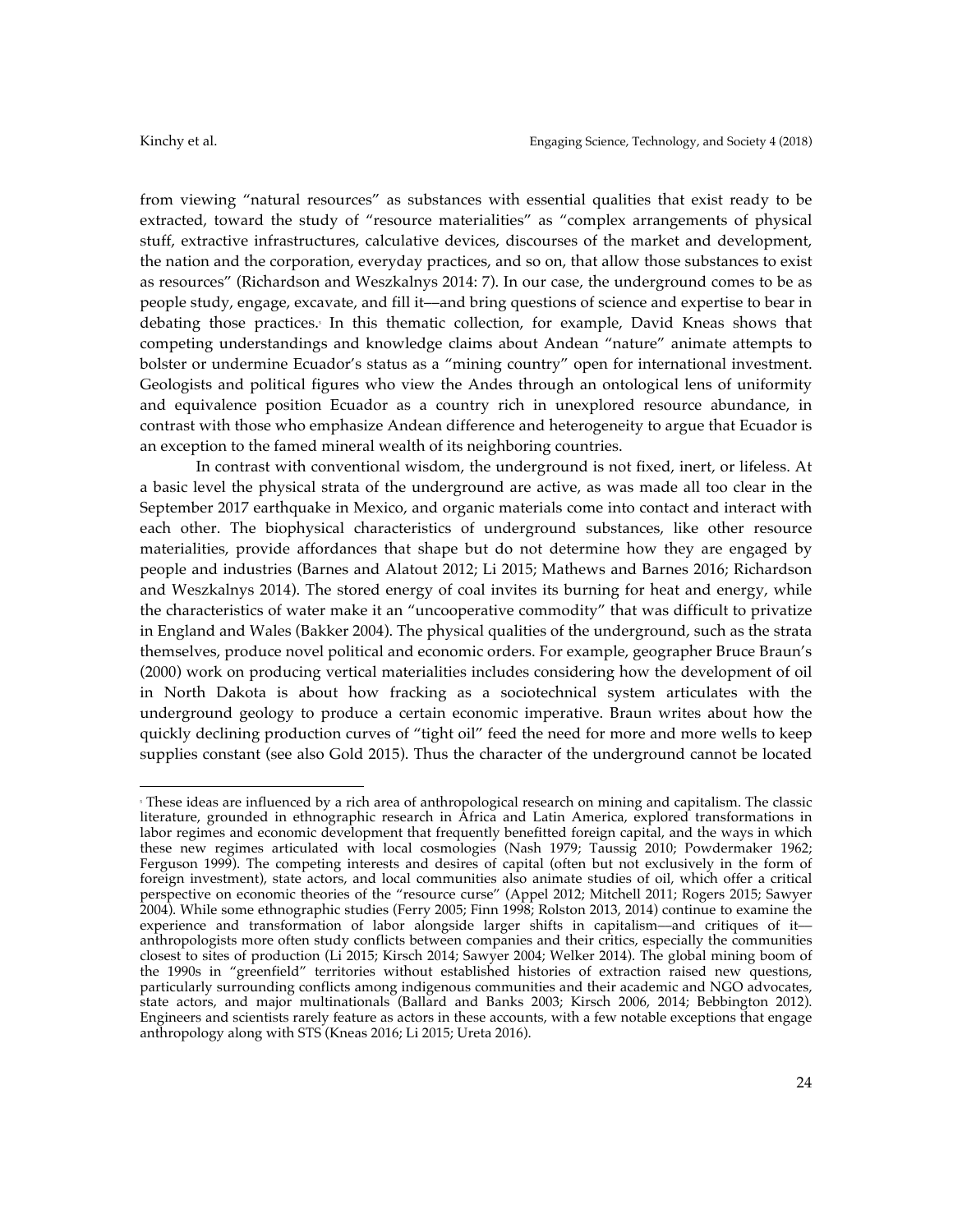exclusively in biophysical properties, but in how these inform and are informed by sociotechnical systems and the people acting within them. $\epsilon$ 

In this ESTS thematic collection, our focus on the underground draws attention to the work, knowledge, and placemaking activities of those engaged in mining and energy development. We focus on how questions about extraction and burial are posed and deliberated through maps and models. Authors in the thematic collection ask, What kinds of expertise are brought to bear on subterranean resource development, and which are marginalized? Who gets to answer the questions of where and how to dig, and how to reclaim the surface? These STS scholars also illuminate the many kinds of invisibilities that get produced in the act of mapping and modeling the subsurface.

## **Thinking With the Underground in STS**

 

The mutual imbrication of the underground and the sociotechnical systems used to imagine, model, study, extract, and otherwise engage it, was influentially theorized by Rosalind Williams in *Notes on the Underground: An Essay on Technology, Society, and the Imagination* (1990). She argues that the underground is not just a place, but a pervasive and enduring trope for human built, highly technological environments, and dystopian environmental futures:

The underworld setting therefore takes to an extreme the displacement of the natural environment by a technological one… The defining characteristic of the subterranean environment is the exclusion of nature—of biological diversity, of seasons, of plants, of the sun and the stars. The subterranean laboratory takes to an extreme the ecological simplification of modern cities, where it sometimes seems that humans, rats, insects, and microbes are the only remaining forms of wildlife (1990: 4, 20).

Williams reads  $19$ <sup>\*</sup> century European fictional narratives of human life underground alongside contemporary processes of excavation and extraction: during that period the mining industry formalized and grew, the growing network of railways and roads required deeper and longer tunnels, and building taller structures was only possible by digging deeper to accommodate more substantial foundations. These narratives show a fundamental ambivalence characteristic not just of extractive activities, but of science and technology in general: they represent the undermining of society and the abstract progress of civilization, a "dialectic of

<sup>6</sup> Here we are indebted to geographers who have helped usher in a geologic turn in social theory (Clark 2011; Bebbington 2012; Yusoff 2013). In *Capitalism and the Earth,* Kathryn Yusoff's makes a compelling case for reoccupying the strata of the earth (2014). Likewise, in his address at the Association of American Geographers meeting, Tony Bebbington stated that the flurry of new work on minerals and hydrocarbons matters greatly, because they are "constitutive of the functioning of capitalism and when they are enrolled into social life, a wide range of political imaginaries and relationships are reworked" (2012: 1153). Citing Noel Castree's work, Bebbington further argued that control over the subsoil can be deeply conflictive and signal a sort of Polanyian double movement "where attempts to expand the reach and depth of capitalist commodification are met by vocal (even violent) forms of resistance" (ibid).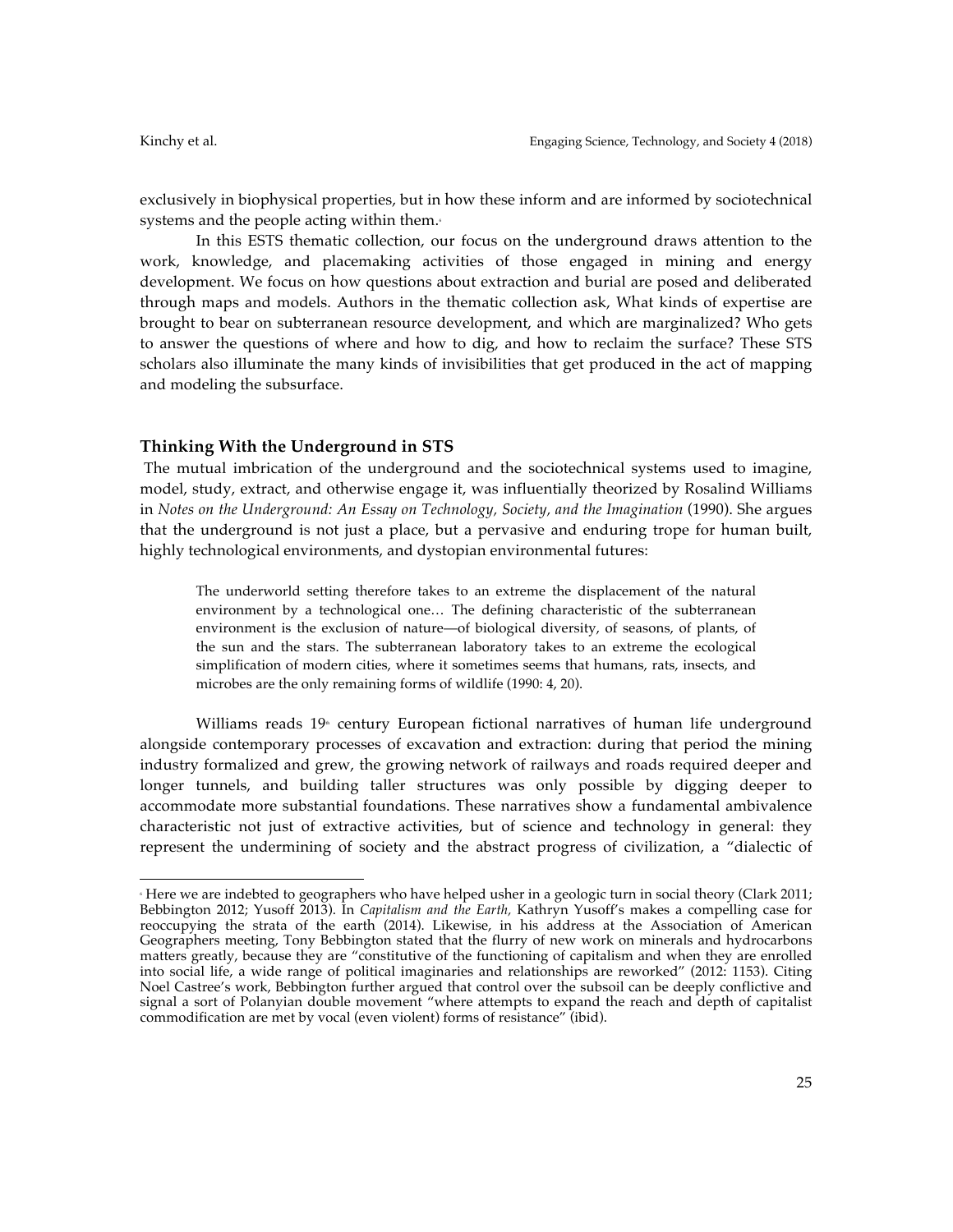progress and destruction" (1990: 54, 65). She also persuasively shows that excavation became the "dominant metaphor for truth seeking. The assumptions that truth is found by digging, and that the deeper we go the closer we come to absolute truth, have become part of the intellectual air we breathe" (1990: 49), citing intellectual currents from Freud's conceptualization of the superego, ego, and id as "strata of the mind" to Marx's invitation at the beginning of *Capital* to leave the "noisy sphere, where everything takes place on the surface" to journey down to the "hidden abode of production."

Williams' conceptualization of the underground as a metaphor for highly technological environments and environmental futures builds from Lewis Mumford's description in *Technics and Civilization* (2010 [1934]) of coal mines as the "first completely inorganic environment to be created and lived in by man… a triumph of the manufactured environment" (cited in Williams 1990: 5). Yet characterizing the underground as a "place where the organic is displaced by the inorganic" (1990: 5) risks obscuring the agentive, biophysical capacities of underground substances such as rocks and gas as well as the relationships developed among the humans and animals who do inhabit that space.

Historian Thomas Andrews, for example, richly documents underground mines as workscapes that are a "constellation of unruly and ever-unfolding relationships—not simply land, but also air and water, bodies and organisms, as well as the language people use to understand the world, and the lens of culture through which they make sense of and act on their surroundings" (2008: 125). He illustrates how miners developed loving, symbiotic relationships with mice who helped detect dangerous conditions, but cajoled the mules who hauled the ore to the surface (2008: 134). He also provides a vivid description of the miners viscerally encountering ancient history as they excavated, and how the geologic past took on new economic meaning in the context of coal mining:

In the course of their daily work, colliers encountered impressions of seaweed and clam shells, not to mention recognizable remains of figs, palms, redwoods, breadfruit, and other tree species altogether different from scrubby junipers and piñons that grew outside the mines. The miners' craft thus bound its practitioners to a past when the dark seams in which they toiled had been teeming swamplands dappled by the sun's rays. Variations in these ancient ecosystems determined the thickness of coal seams and their character... Ancient streams and rivers had sometimes carved out channels through peat swamps, leaving behind troublesome features that miners called washouts or rolls. More uniform but equally problematic were layers of shale or other rock; these "bands" or "partings" of "bone" or "boney" had formed when volcanic eruptions, catastrophic floods, droughts, or other cataclysms deposited ash, silt, or sand on top of Cretaceous and Tertiary swamps (2008: 135-136).

These social-natural-environmental workscapes presented organic and geophysical dangers, such as potholes and water slips, moving rocks, dust and flooding, dripping and seepage. Andrews writes that "Miners butted up against earth at every turn. It butted right back, with less intention but much greater might. Try as miners would to control the powerful physical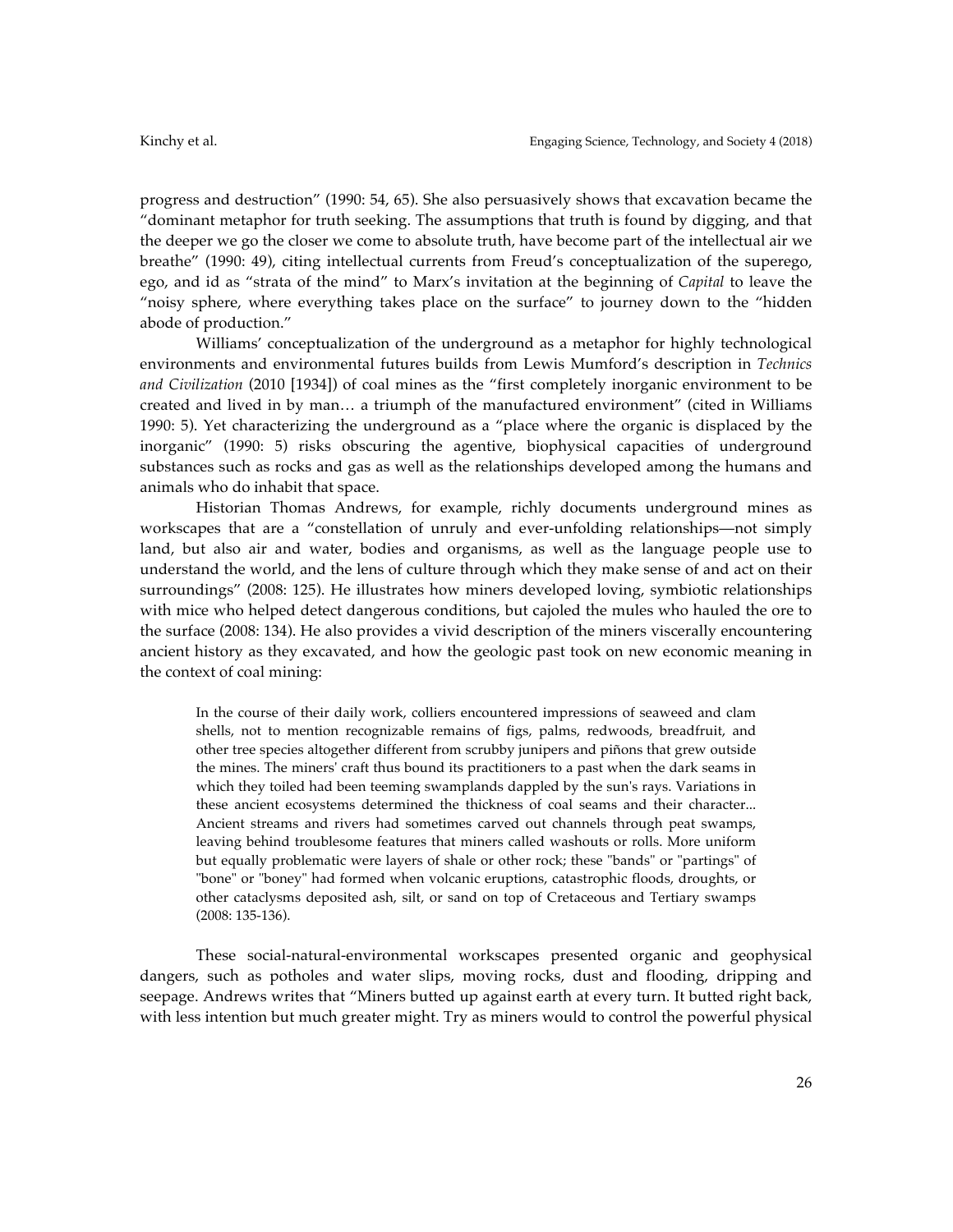and chemical forces that their work unleashed, they could not turn back the clock" (2008: 139). Recognizing the agentive capacities of the underground, as Andrews does, does not, however, relieve humans from their responsibilities for harms: our own politics, consumptive patterns, and economic systems bring the underground into being in particular ways that present different kinds of risk for the humans who work in it.

If Williams and Andrews provide ways to think about the underground as an inhabited– –and often unjust––space, STS research has provided an array of concepts and theoretical frameworks for analyzing the construction of knowledge about what lies underground. In the mid-1980s, the estimation of oil reserves was an interesting case for researchers who probed the social construction of scientific knowledge. Bowden attempted to explain how social factors determine what is accepted as knowledge about "how much oil is in the ground." He focused on the organizational interests of the oil industry, concluding that the "validity" of resource estimates is socially constructed through an attributional process that is tied to the political economy of the oil industry (1985). Dennis came to a similar conclusion, looking at an earlier time period. His analysis considered a wider range of interests and ideas, arguing that oil reserve "[e]stimates are a product of a complex social process in which the estimate-makers' goals and multiple interests (social, economic, occupational and institutional), as well as their scientific knowledge, play an important role in shaping the final value" (1985: 242).

If the influence of the sociology of scientific knowledge is evident in these "interests analyses," subsequent STS research on the underground bears the marks of numerous other theoretical approaches. Indeed, the diversity of frameworks suggests that STS researchers throughout the 1980s and 1990s were not particularly committed to theorizing the underground itself, but instead found it to be a useful site to pursue theoretical questions about science, knowledge, and uncertainty. For instance, Bowker builds on insights by Pinch and Bijker, Latour, Hughes, and Callon to conduct a network analysis of the oil exploration activities of Schlumberger (a leader in the industry) (1987). This study examines "what happens when material property (oil), intellectual property (patents) and scientific properties (physical constants) enter the world of the oil network" (612). Bowker went on to publish a book on the history of Schlumberger, showing that geophysicists there capitalized on the pressing need for the oil industry to accurately characterize and access reservoirs to enable Schlumberger to become one of the world's largest corporations (1996). This work continues to inform social studies of industrial science and infrastructure, as well as oil exploration.

In subsequent decades, STS publications dealing with the underground continued to draw on a multiplicity of orientations that were prevalent in the field, including controversy studies (Cole 1996), public engagement in science (Bloor 2000), boundary organizations (Cash 2001), and co-construction of science and politics (Macfarlane 2003). Some STS work probed the perspectives and training of experts on the underground. Working in the vein of engineering studies, Constant (1989) examined the discipline and profession of petroleum engineering. The paper aimed to challenge stereotypes about engineers, revealing their social origins and identities.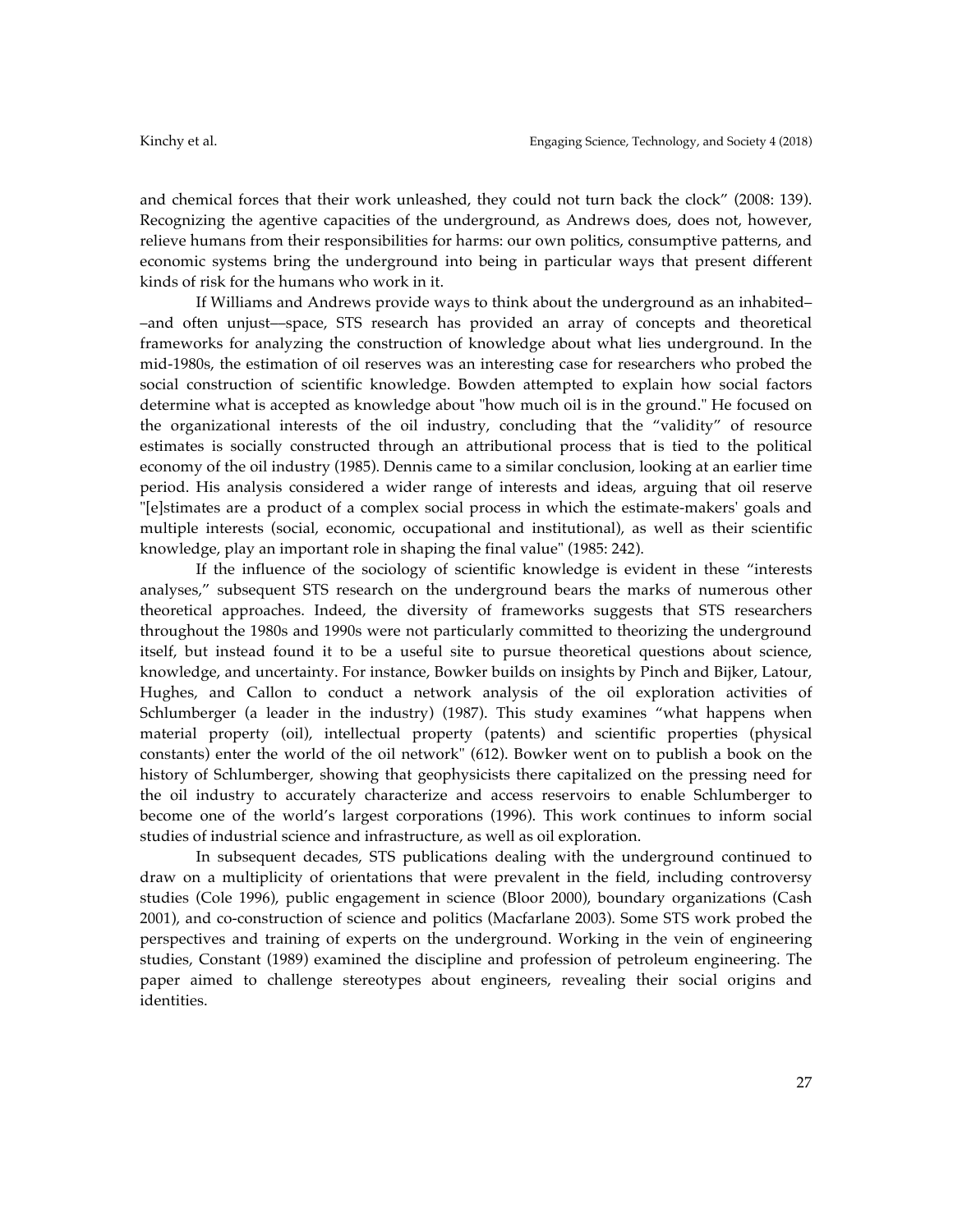Some STS research on the underground concluded with policy recommendations. For example, Hund (1986) compared how experts from different disciplines dealt with the inherent uncertainty of underground knowledge, in the case of the General Electric Test Reactor, a small nuclear reactor in California, which happens to be near a fault line. There was considerable uncertainty about where the fault was located and the likelihood of an earthquake affecting the reactor. In this context, engineers and geologists, using different ideas about what is "conservative" and "appropriate," reached different recommendations when reviewing the same geological information. Hund concluded the paper with recommendations for improving the Nuclear Regulatory Commission's policy process. Likewise, Macfarlane's (2003) research on the science and policy surrounding the proposed Yucca Mountain nuclear waste repository indicated that a new process is needed for choosing waste storage sites. She wrote, "A more successful policy––and one more acceptable to the public––would be to compare multiple sites and choose the 'best' site. But the 'best' site must be selected not only through scientific analysis. The local residents should also be given a choice" (803). Perhaps unsurprisingly, both Hund and Macfarlane went on to work in US science policy. Hund was a senior analyst at the US Congressional Office of Technology Assessment in the late 1980s, while Macfarlane served as the Chair of the US Nuclear Regulatory Commission during the Obama Administration.

Today's STS research on the underground continues to showcase theoretical diversity and engagement with contentious public issues. Using an actor-network approach, Alatout revealed how the construction of groundwater "abundance" in Palestine facilitated Zionist immigration and colonization between 1918 and 1948 (2009). Smith and Tidwell used the concept of sociotechnical imaginaries to illuminate contested understandings of coal and uranium mining as sites of blue-collar labor (2016). Wallsten and Krook applied insights from social studies of infrastructure to argue for the recovery of valuable materials from subterranean cables and pipes that remain buried after being disconnected (2016).<sup>7</sup>

STS ideas are particularly important in the recent debates surrounding the hydraulic fracturing techniques ("fracking") that are now used to release hydrocarbons from shale formations located thousands of feet beneath the surface. This water-intensive extraction technique, coupled with failures in the underground infrastructure used to transport it to the surface, can damage human health and wellbeing by contaminating water and air. The rapid expansion of hydraulic fracturing activity close to US communities in Ohio, Pennsylvania, Texas, and Colorado prompted scholars to track the environmental and social risks and harms, along with forms of community and political organization to mitigate them (Kroepsch 2016; Perry 2012; Jalbert et al. 2017; Espig and de Rijke 2016; Willow et al. 2014; Eaton and Kinchy 2016; Partridge et al. 2017; Zilliox and Smith 2017a, 2017b). Citizen science and other forms of public engagement

 

<sup>7</sup> Other recent STS contributions to making sense of the underground have addressed topics ranging from the interpretation of remote data sources in petroleum reservoir geology to decision making about geothermal energy to conspiracy stories about the definition of geological boundaries around protected sites, among other subjects with public relevance (Almklov 2008; Almklov and Hepsø 2011; Raman 2013; Gilbert 2015; Rahder 2015; Barandiaran 2015; Gross 2015; Pijpers 2016; Bleicher and Gross 2016; Sareen 2016; Oskarsson 2017).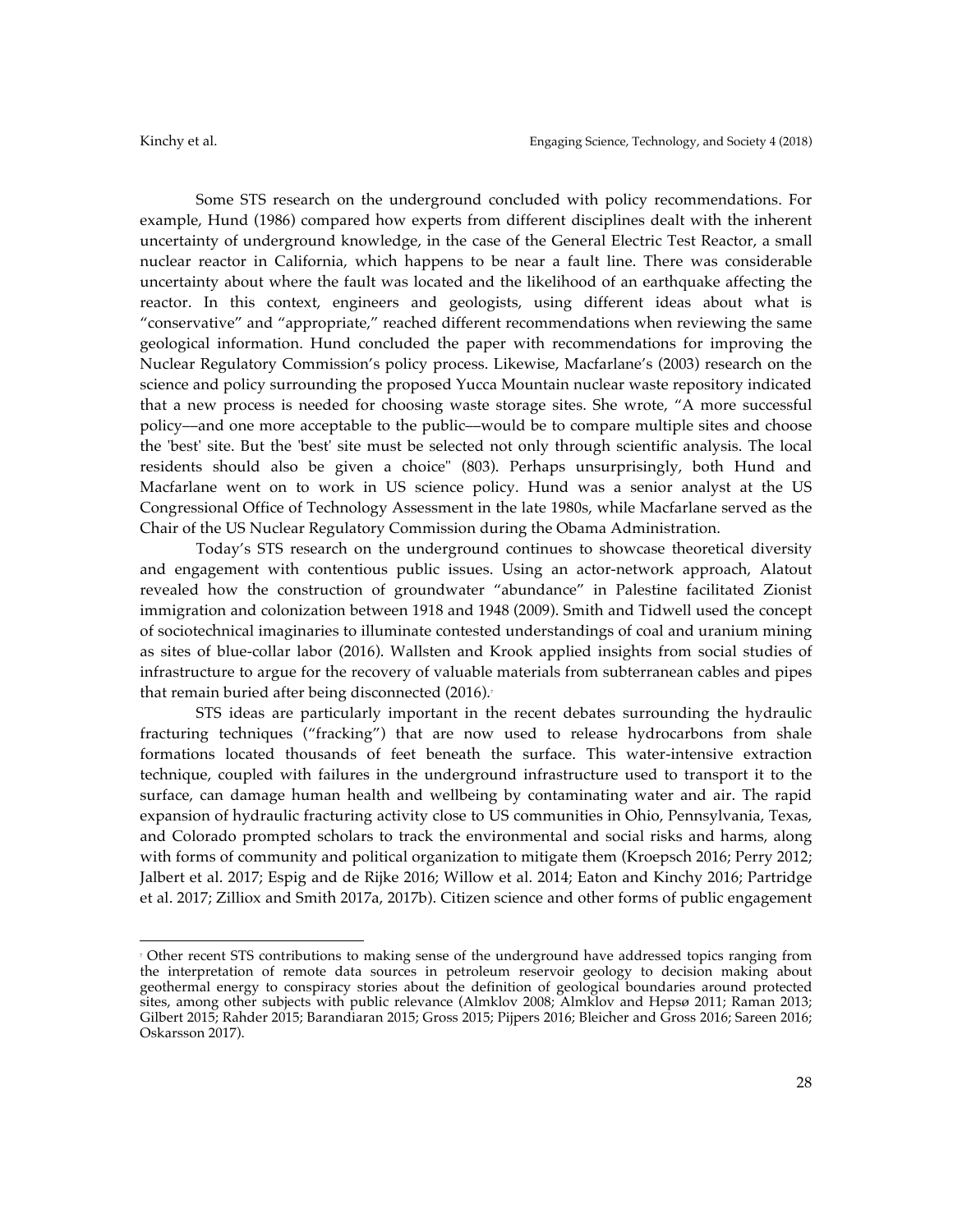in science have been key features of these controversies, as activists and concerned communities aim to fill the gaps in "undone science" (Kinchy 2017; Kinchy, Parks, and Jalbert 2016; Malone et al. 2015; Jalbert and Kinchy 2016; Wylie et al. 2016; Vera 2016; Zilliox and Smith 2018).

STS responses to fracking build on at least two strands of research. First, there is an important body of participatory research that works with and for various publics and "fence line" communities near polluting infrastructure (Ottinger 2010; Allen 1999). Second, STS scholars collaborate with scientists and engineers with aims toward making resource extraction and burial more sustainable and socially just. A recent ESTS thematic collection on "Making and Doing Politics Through Grassroots Scientific Research on the Energy and Petrochemical Industries" includes illustrations of both of the above points. Papers in the thematic collection highlight technoscientific practices that can reveal the harmful health and environmental impacts of extracting, burning, and refining fossil fuels, in order to inform debates about the justice and sustainability of subterranean resource extraction. For example, Wylie et al.'s article "Materializing Exposures" describes civic science efforts that include working with data scientists to produce environmental monitoring devices that help communities visualize the toxic releases from oil and gas wells (Wylie et al. 2017). In a similar vein, Jalbert et al.'s piece in the same thematic collection describes how the non-profit FracTracker Alliance in the northeastern US has used maps of bans, development moratoria, and crude oil train routes to help communities better visualize the risks of exposure and politically mobilize (Jalbert, Rubright, and Edelstein 2017).

Engaged STS work on the underground connects up with the lively interest in the field in addressing issues of environmental justice, climate justice, and toxic exposures. STS scholars politically engage through their public scholarship for general audiences, blogs, and op-eds that intervene in key public debates that involve regulatory decisions and industry influence. As Wylie et al. suggest, STS scholar-activists are "diversifying the kinds of products that can count as STS scholarship" by "producing material interventions in addition to writing traditional papers" (2017: 413).9

Our efforts in establishing a subfield called STS Underground builds on this body of work, drawing out common themes to sharpen the field's ability to study and respond to pressing concerns about the underground. The above research contributions demonstrate how engaged STS research approaches can yield important insights about the underground. What

 <sup>8</sup> This includes Naomi Oreskes' and Erik Conway's book *Merchants of Doubt,* which intervenes in the debates about climate denialism and the role of corporate lobbying. Another example is Gwen Ottinger's public writing about the importance of activist work calling for better air monitoring for oil and gas fenceline communities.<br>• Another potential point of intervention for STS scholars is in "corporate social responsibility" initiatives

and other corporate responses to critics (Benson and Kirsch 2010). Corporate social responsibility (CSR) programs are emerging in response to both community critique and the need for public buy-in of local mining operations, what the industry terms a "social license to operate." Anthropologists have shown that the discursive framework of CSR and the community engagement tools inspired in its name actually reinforce the power of corporations to solve problems that they themselves define (Appel 2012; Dolan and Rajak 2016; Kirsch 2014; Rajak 2011; Welker 2014; Li 2011). Moving from academic critique of these practices to constructive modes of public engagement can be a key contribution of STS to these debates, given the field's substantial literature on public engagement on technoscientific controversies (Phadke 2014).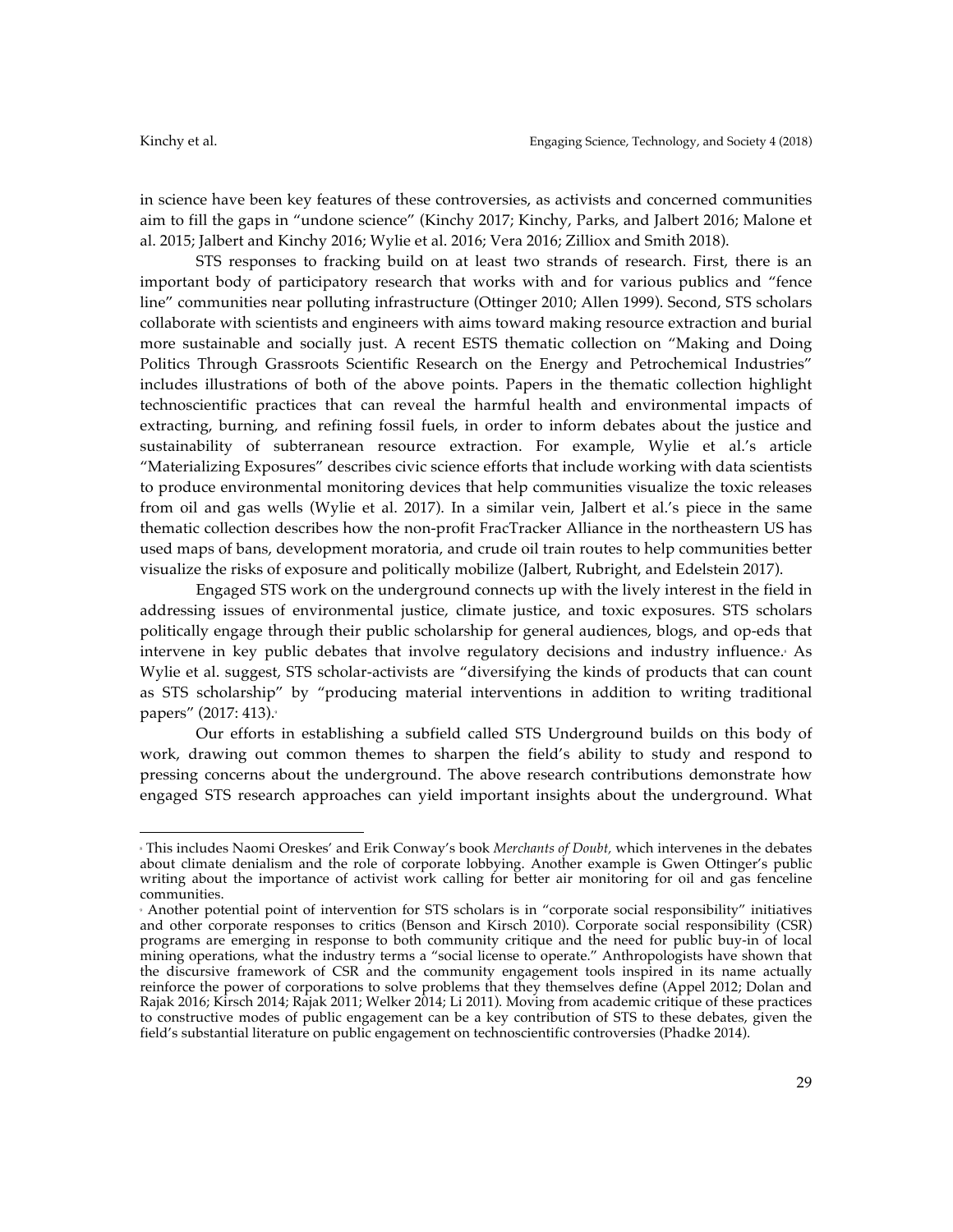then, is new about our articulation of "STS Underground"? We see an opportunity for a shared research agenda around two deceptively simple questions. These questions are framed around problems of injustice and unsustainability, giving an ethical focus to our work.

"Should we dig here?" is a question that reverberates across every region of the earth (in the Arctic, in the Gulf of Mexico, in shale formations, in aquifers, in uranium deposits, etc.) and even in space, as asteroid mining becomes a real possibility.<sup>®</sup> What kinds of expertise are brought to bear on questions of where to dig? Whose knowledge is marginalized, and why? Deciding where to dig involves unexpected forms of knowledge and expertise that are often not visible or accessible to the public. For example, knowledge of colonial era artisanal African coal miners was "pirated" and used by modern multinational firms operating today (d'Avignon 2015). STS scholars can also illuminate the many kinds of invisibilities that get produced in the act of digging. For example, coal seam gas extraction produces ecological damage to wetlands and rivers that gets "unseen" (Cullis 2015). Urban redevelopment can erase toxic social relations in one place while creating new body burdens and potential exposures in the communities receiving the soil (Dillon 2014). STS research on these topics can make useful contributions to public policy and movements for social change.

A second question––"How should we reclaim this surface?"––is equally fraught with technoscientific questions. Will it be safe to live in a housing development located on a former waste dump? What are the consequences of living in urban neighborhoods that sit atop deep horizontal shale oil and gas wells? Can the lands devastated by artisanal gold mining be transformed back into forest? Answers to these questions are highly contested and constrained by the limits of scientific knowledge and technological design. STS research is extremely well equipped to shed light on technoscientific processes like these. But opening up these black boxes does not necessarily lead to more socially just and ecologically sustainable decisions. Thus, STS theorists should also examine the kinds of public inquiries and deliberative events that help lead to greater and better public engagement. In particular, STS investments in thinking about the "morality of mining" may present development alternatives and alternative voices enabling an examination of what "extractive justice" might mean in its fullest sense, a concept that can connect consumers (of new cities, energy forms and devices) with sites of extraction around the globe.<sup>12</sup>

 

<sup>10</sup> The Colorado School of Mines has developed a new training and research program focused on "space resources." See http://space.mines.edu/

<sup>&</sup>quot; The d'Avignon and Cullis papers cited here are from our 4S 2015 panel titled "STS Underground."

<sup>12</sup> Some dimensions of these questions are addressed by STS research on energy, climate change, water, and waste, as in the thematic collection of ESTS discussed above. Finding other STS research relevant to the underground, however, can be challenging. Many STS scholars addressing the underground are publishing research in journals dedicated to environmental studies or energy policy, such as *Energy Research & Social Science* and the *Environment and Planning* journals. Answering the questions we pose about the underground will also require sustained engagement with research outside of STS, particularly anthropology, geography, history, and environmental studies.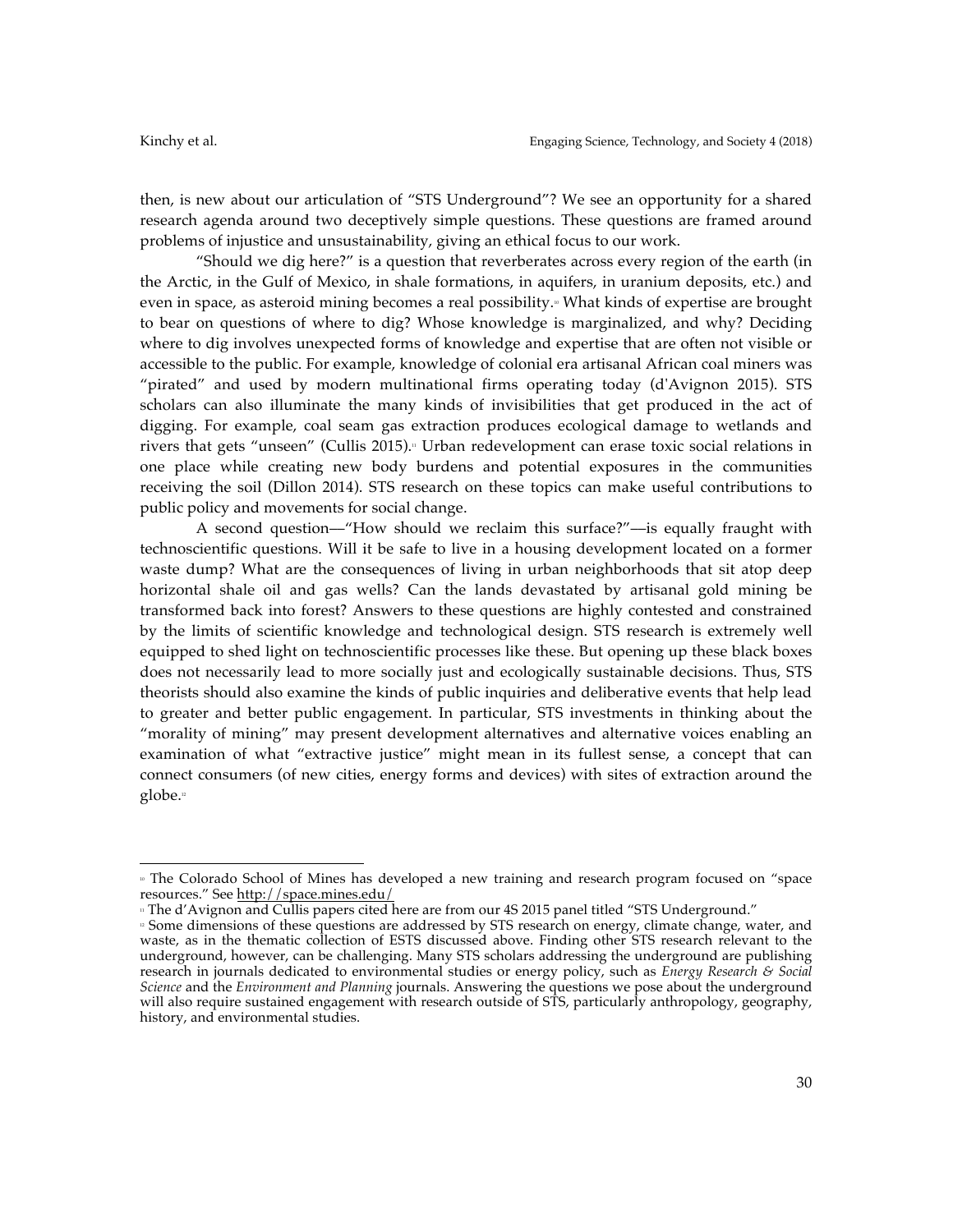### **Mapping and Modeling the Underground**

For this thematic collection, we have selected five research papers that address the processes and politics of mapping and modeling. Though the underground is a crucial source of resources and a repository for waste, it largely remains mysterious and imperceptible to people, particularly those in wealthy countries who most conscipiously but only indirectly participate in the sociotechnical systems that engage the underground by filling up their large gas tanks to wearing gemstone jewelry. By contrast, direct experience with and knowledge of the underground is limited to small circles of workers and experts. As such, most people come to know the underground vicariously through film, stories, music, and the kinds of maps and models analyzed by the authors in this thematic collection. The invisibility of the underground makes it analogous to studying other "invisible" forces like nuclear radiation (see Hecht 2012). Cultural imaginaries about the underground add to this distance, as they tend to mystify it in ways that are different from, for example, the way we think about forests. And while speculation is inherent to scientific practice, it is especially central to any efforts to work underground, given that it cannot be directly visualized, touched, or manipulated outside of excavation or sampling. These unique characteristics of the underground make it an especially fertile space for examining the practices of mapping and modeling.

Historical research on geology and mining drew our attention to the construction of this kind of underground knowledge and expertise. In the 1970s, Rudwick argued that a visual language of science was integral to the nineteenth century emergence of the discipline of geology (1976). Nystrom ties the 19 $\textdegree$  century emergence of the mining engineering profession to the emergence of a visual culture of mining in which making and reading maps of the underground was the key distinguishing feature between engineers and practical miners (2014). Mapping gave engineers the power to organize and control the mining process, displacing skilled miners, who previously had been "the most important figure in mine work… as the locus of decision-making as the new organizational and technological systems promulgated by mining engineers fragmented the traditionally wide range of skilled work performed by miners into a series of semiskilled and unskilled occupational niches" (2014: 8-9). Nystrom also shows that the two- and three-dimensional models of underground mines constructed by companies were never politically neutral, but used to further particular ends, such as claiming mineral rights or improving the public perception of mining companies. An influential curator at the Smithsonian, for example, used models to "convince visitors that massive corporations were not scary unnaturalistic monopolies, but rather were good and necessary institutions for America, because only they could create and master the complex and 'efficient' technical operations that generated resources wisely and inexpensively" (Nystrom 2014: 215).

Geographers have long argued that maps are not objective renderings of reality. In this classic volume *How to Lie with Maps*, Mark Monmonier describes in great detail the use and abuse of maps by cartographers to create the worlds they desire to depict (1996). Monmonier notes that the use of color, font, symbol, text labels and scale can all serve to distort reality. Countermapping, and critical and DIY cartography, are all important tools used by political movements to empower everyday users to depict their own lived realities. Artist and activist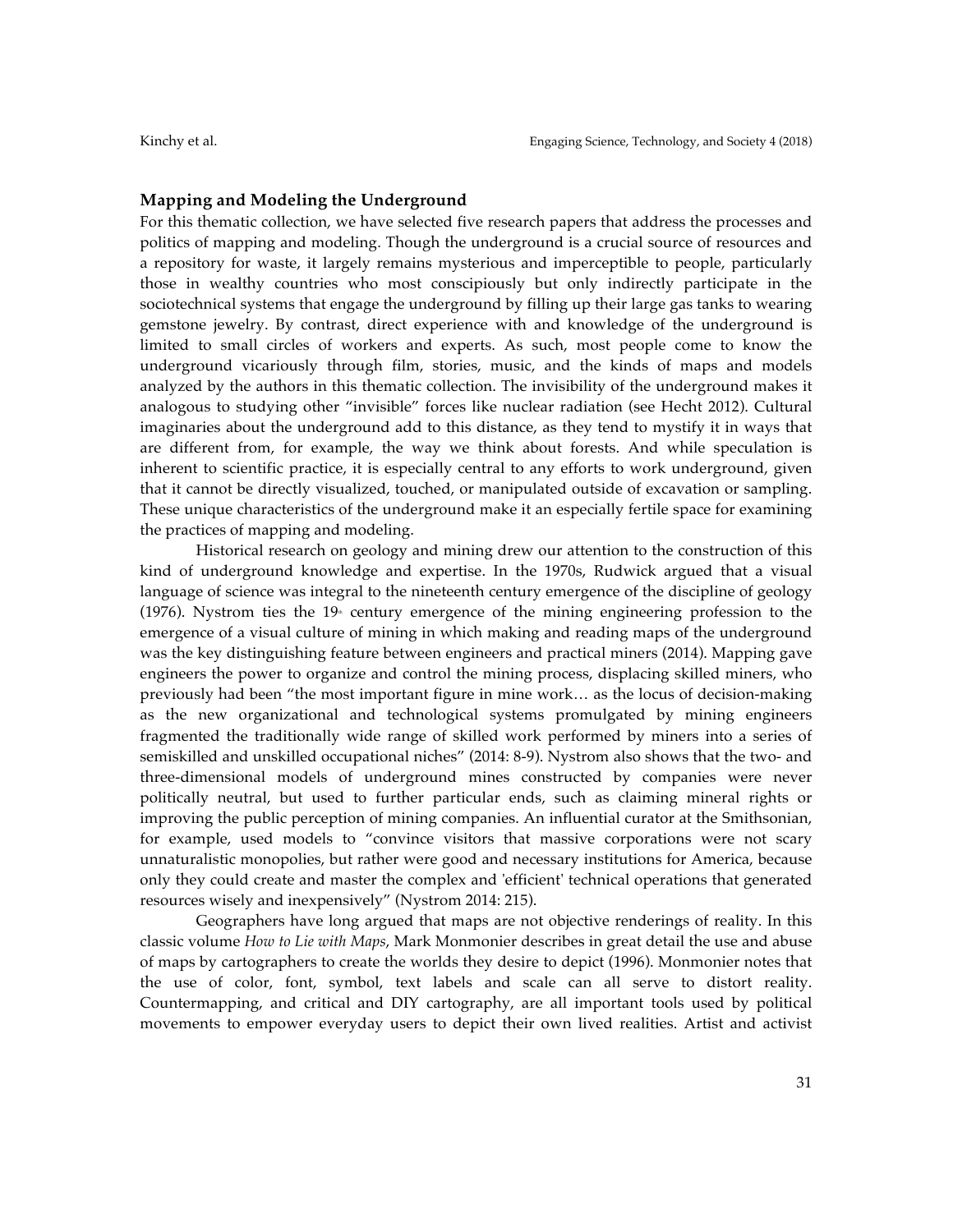collectives have generated countermaps to challenge the epistemic authority of corporate, state, and military actors. In this spirit, Hebert and Brock's work in Bristol, Alaska illustrates how counter-mapping helps create new publics who can use state data to oppose resource extraction and restore priority to subsistence hunting, fishing, and gathering activities (2017). Similarly, Phadke showed that after extended political protest against the Indian government's design for the Uchangi dam, nongovernmental engineers and social activists aided project-affected villagers in producing an alternative dam design through participatory mapping techniques (2005). These critical mapping practices form part of what Mathews and Barnes in their introduction to a special issue on prognosis and environmental futures, identify as a larger "reworking of the relationship between states, corporations, and their publics, which opens up new points for opposition or engagement on the part of the people who might be affected by governmental or corporate action." (2016: 10). They and their contributors argue that new regimes of forecasting and modeling future environments give rise to new forms of nature and modes of politics.

Building on this scholarship on mapping and modeling, the papers in this thematic collection turn on several central themes vital to an engaged STS. The authors delve into how natural resources are socially constructed through processes of visualization and speculation. Several papers describe how both expertise and technologies of extraction translate material resources into economic assets. Finally, several papers discuss the need for epistemic and economic justice for communities near sites of extraction. The articles span continents and resources, from the Andes to west Africa, and from gold to groundwater. Across the articles, the authors are grappling with how we come to know the underground, and the relationships between subsurface and above ground expertise.

Drawing on the rich STS scholarship on how climate and environment modeling is simultaneously world building, Adrienne Kroepsch's article "Groundwater Modeling and Governance: Contesting and Building (Sub)Surface Worlds in Colorado's Northern San Juan Basin" describes how subsurface spaces are still zones of political contention in the American West. Using computer based groundwater models as her case, Kroepsch assesses how a more expansive underground view has not "generated epistemic consensus about the inner workings of subsurface systems." She argues that the "inscrutability" of subsurface water resources has resulted in a lack of shared understanding of the underground. On the theme of epistemic justice, Kroepsch describes how regulators' reliance on groundwater models has "delimited who spoke for the subsurface and buoyed the privatization of hydrologic knowledge in ways that reinforced mistrust among stakeholders and generated further legal battles."

Jessica Smith and Nicole Smith's article analyzes one group of people who, in speaking for the subsurface, bring it into being: the engineers and applied scientists who work for oil and gas companies. They argue that ethnographic attention to engineers illustrates the "contested politics of how resources 'become' as these actors produce and transgress distinctions between the subsurface and surface." They describe how community conflicts have prompted engineers and applied scientists to "view the subsurface and surface as interlinked, mutually dependent and, in some cases, mutually constitutive." In particular, they argue that maps and models help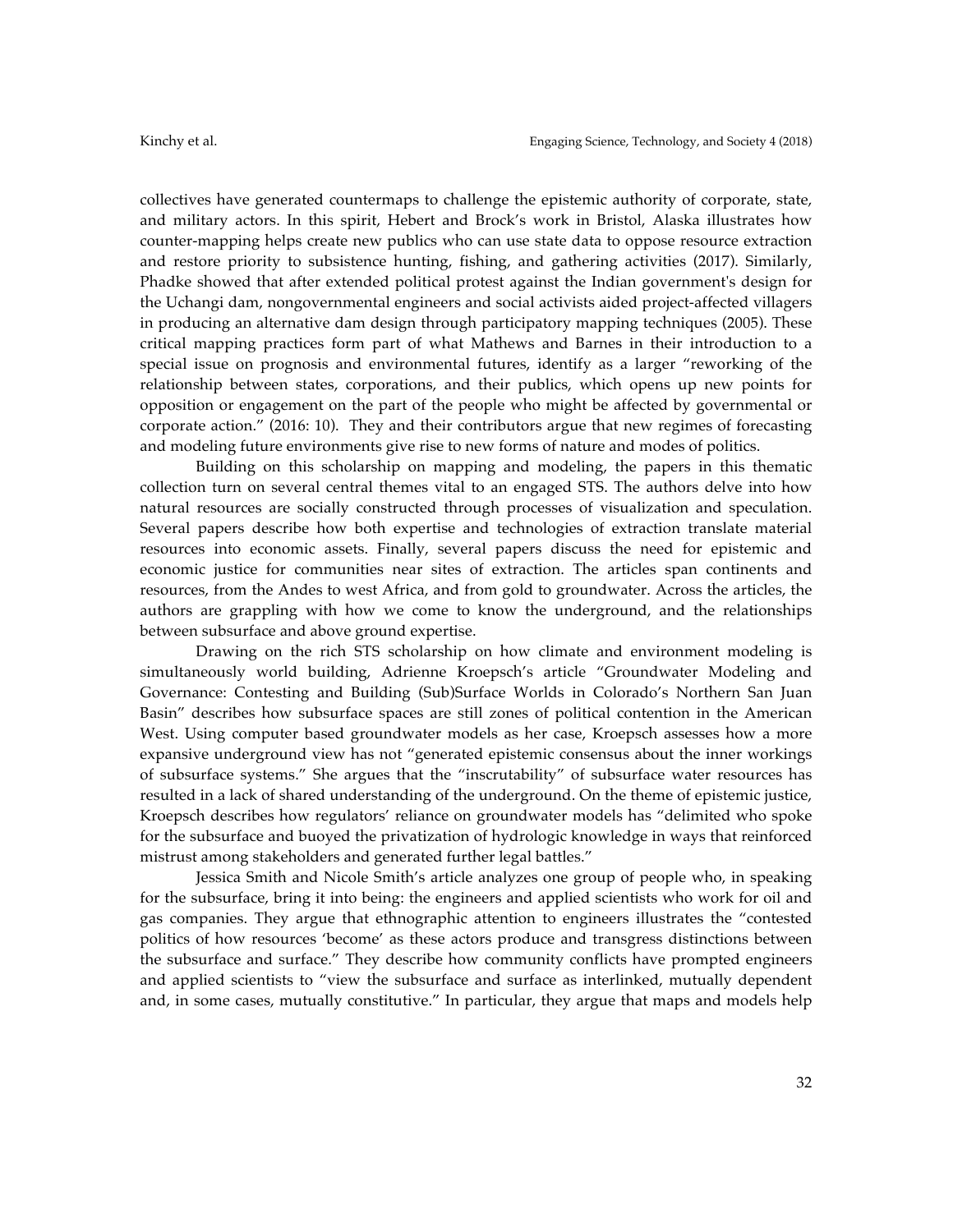make social concerns visible and actionable, at the same time as these techniques raise questions about how residents' concerns are translated and come to matter to project decisions.

Daniel Cumming's article describes how hydrocarbon extraction in the petro-suburbs of Los Angeles is connected with a racially segregated housing market. His article, "Black Gold, White Power: Mapping Oil, Real Estate, and Racial Segregation in the Los Angeles Basin, 1900- 1939," examines the interlocking technologies of oil production and racial segregation that were created by capitalists, geologists, real estate agents, and federal appraisers. Cumming argues that mining, speculating, and mapping subsurface resources was crucial to the engineering of "residential apartheid" in metropolitan Los Angeles. Cumming describes how highly specialized technologies and scientific knowledge merged with the legal technologies that underwrote racist and predatory regimes for property rights, through maps, deeds, and land use policies, to coproduce the Los Angeles landscape.

Robyn d'Avignon also explores how racialized extractive regimes produce injustice, shifting our attention toward the grievances and expectations of so-called "artisanal miners" whose knowledge has been vital to gold prospecting in much of the Global South. d'Avignon's article, "Shelf Projects: Exploration Geology on Senegal's Gold Mining Frontier," describes how state map-making technologies serve as instrumental forms of power to lay claim over knowledge, resources, land, and people in the "under-explored mining frontiers" of West Africa. In recounting competing histories of how gold deposits were first discovered in this region, her goal is to ask the legal and ontological question of when a resource becomes an economic asset. She argues that while knowledge making about mineral wealth was "radically collaborative" in the French colonial era, the contribution of artisanal miners to discovering deposits currently exploited by corporations has no legal standing in the post-colony. d'Avignon argues for the need for multi-vocal histories of discovery and production of subterranean knowledge.

Similar to d'Avignon, David Kneas examines the framing of Ecuador's subsoil as "unexplored abundance." Kneas describes the ontological natures and epistemological scales that inform assumptions of resource potential. Kneas records how a notion of abundance is embodied in diverse sources––from 19th century landscape paintings to plate tectonic models of subsoil copper. Like d'Avignon, Kneas also touches on how contemporary claims of Ecuadorian mineral wealth are contingent upon "silencing histories." In his case, contemporary claims of Ecuadorian mineral wealth are also "presumptions of Andean difference, and Ecuador's own history of marginal mining and the knowledge of Ecuadorian subsoil that it engendered."

Together, these articles bring us rich stories from across the globe of how extractive industries work across models, fields, and areas of expertise. The final commentary in this thematic collection, by geographer Trevor Birkenholtz, draws out major themes across the articles, with reference to cartographic and model production and representation, particularly in the ways that they render the landscapes partially knowable and contestable. Whether our example is the discovery of oil in Ecuador or the extraction of groundwater in Colorado, Birkenholtz highlights how the power struggles over representation and modeling described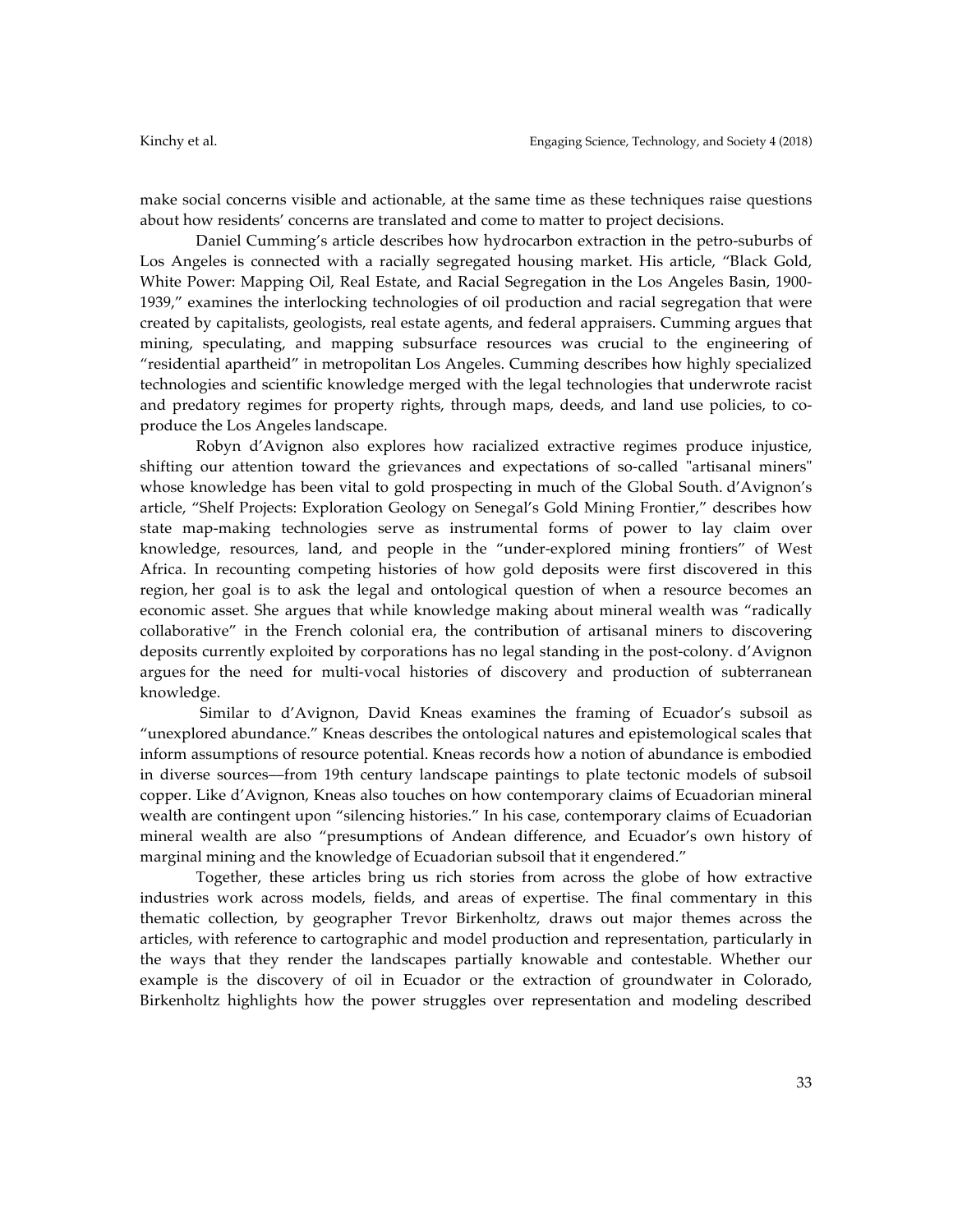across regions have implications for "justice, political representation, and the distribution of environmental and material harms and benefits."

#### **A Subfield in Formation**

 

These elucidating studies came to us through a series of exciting scholarly meetings over the last three years that have been part of our effort to shape a new subfield we've come to call STS Underground. In 2015, Phadke and Kinchy organized an open session for the annual meetings of the Society for Social Studies of Science (4S), which we subsequently blogged about in 4S's *Backchannels*. Our aim was to discover and highlight interesting new research on the science, technology, and politics of the subsurface. The nine presenters at that conference were the beginning of the STS Underground Network. Two further sessions at the 2016 4S meetings, which were organized by Abby Kinchy and Jessica Smith, expanded this research network.

We received a grant in 2016 from the National Science Foundation to organize a workshop called *STS Underground: Investigating the Technoscientific Worlds of Mining and Subterranean Extraction.13* The workshop was held at the Colorado School of Mines in February 2017. We received nearly 50 abstract submissions for the conference, indicating the high level of interest in this topic. We selected 15 authors and three discussants, who workshopped papers over three intensive days. Gabrielle Hecht gave a keynote lecture about the human impacts of radioactive exposure to mining in South Africa. Hosting the workshop at the Colorado School of Mines (CSM) opened up opportunities to directly engage with scientists, engineers and practitioners in the extractive industries. CSM researchers, students, and faculty brought important perspectives to the workshop by participating in our opening session, a fieldtrip to the university's experimental underground mine, and a closing public panel.

Our workshop encouraged participation from graduate students, postdoctoral fellows, and junior faculty from an array of fields. After the workshop, we received many notes of gratitude from participants about the planning of the event and the impact on their professional development. In post workshop evaluations, we learned that participants most valued sharing resources and creating new relationships with other junior scholars with similar interests, and more senior scholars who helped reinforce and validate emerging interests and questions.

Our Colorado School of Mines workshop also served to launch an expanded STS Underground Network, which now includes over seventy scholars from across the world. We also now maintain a google group to serve as an online platform for communication about new publications, conferences, and news events. The STS Underground community will meet again in a pre-conference for 4s 2018 in Sydney and another series of panels at the annual meeting. This time we are interested in exploring the research methods and analytical strategies we use to observe and make sense of human interactions with subterranean materials and places. By focusing on method, we hope to better understand and share the ways in which we come to

<sup>&</sup>lt;sup>13</sup> The 2017 workshop was generously funded by the Science, Technology and Society Program at the National Science Foundation (SES 1632651) (https://www.mines.edu/stsu/).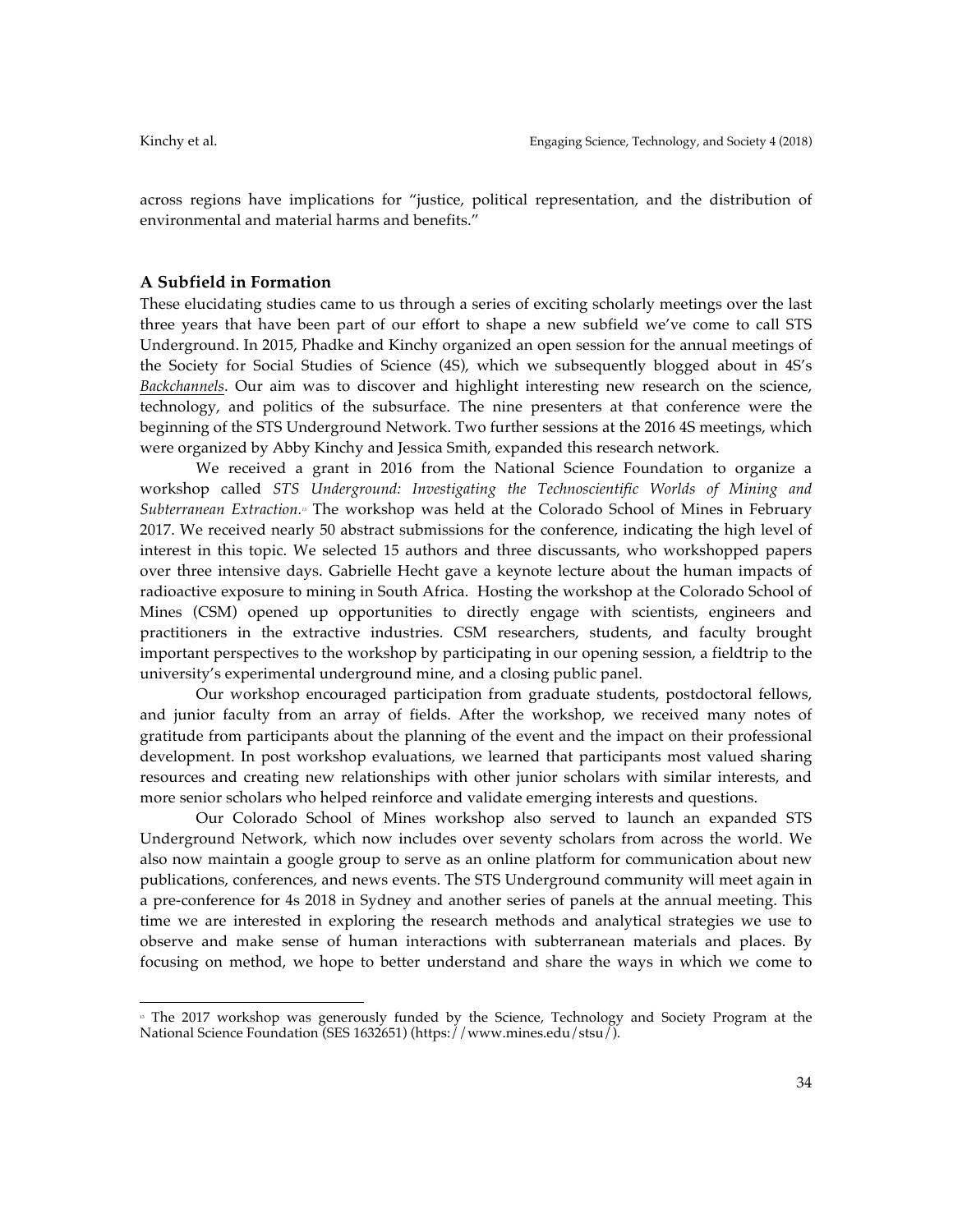know and mobilize the underground spaces and places that are so difficult to see, explore and develop.

This thematic collection is an opportunity for us to share the emerging work from the STS Underground network, a network that in its nascent stage is already helping to connect the many STS scholars who seek to orient to the underground as a source, site, and symbol for thinking through the future of the field and meaningful interventions. As a collective, we seek to explore how our research can advance justice, sustainability, and equity through engaged scholarship.

#### **Acknowledgements**

We acknowledge the generous support we received from the National Science Foundation's STS Program (SES 1632651) to create the STS Underground network. We also thank participants who attended our February 2017 Colorado School of Mines workshop. Katie Vann provided thoughtful, persistent, and skillful editing of this thematic collection.

# **Author Biography**

Abby J. Kinchy is a sociologist working in the interdisciplinary field of Science and Technology Studies (STS). She received a PhD from the University of Wisconsin-Madison in 2007 and is now an associate professor at Rensselaer Polytechnic Institute. Kinchy's research focuses on three main themes: 1) controversial technologies, 2) food, water, and energy, and 3) citizen science. She has pursued these themes in a variety of publications, including the book *Seeds, Science, and Struggle: The Global Politics of Transgenic Crops,* published by the MIT Press in 2012, and an array of articles published as part of the Watershed Knowledge Mapping Project (http://www.watershed-mapping.rpi.edu/). Her forthcoming book addresses the politics of environmental citizen science.

## **Author Biography**

Roopali Phadke is Professor of Environmental Studies at Macalester College. She is a political scientist working at the nexus of environmental studies, science and technology Studies (STS) and development studies. Her research focuses on energy and climate policy, community based research methods and sustainable development initiatives and institutions. She is currently the principal investigator on a NSF-sponsored study on Mining Futures in the United States. She also recently completed a NOAA-GLISA funded project on diversity and deliberation in urban climate adaptation called Ready & Resilient, which received a 2016 award for institutional innovation from the Climate Adaptation Partnership. She received a PhD from UC Santa Cruz in Environmental Studies in 2003.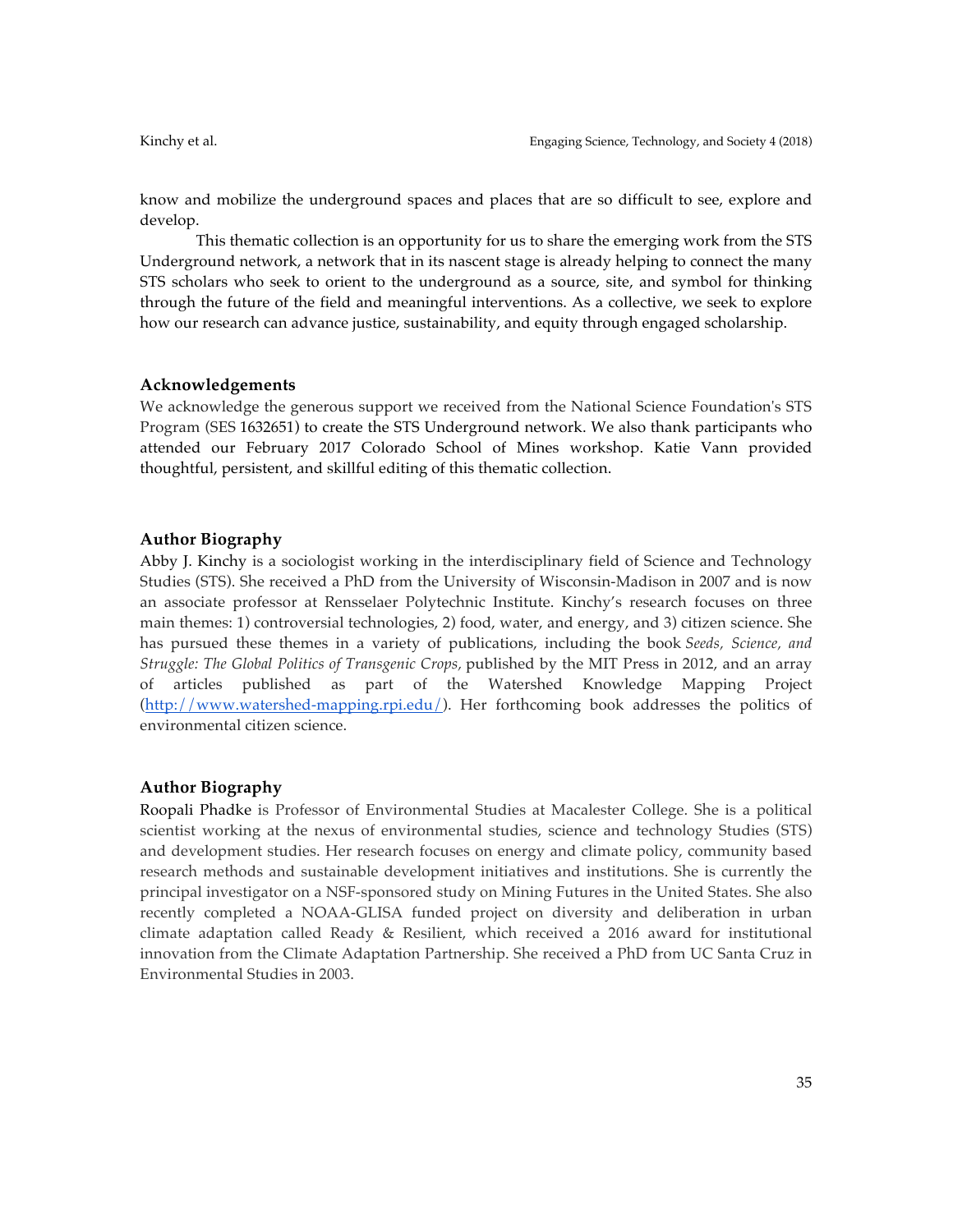### **Author Biography**

Jessica M. Smith is an anthropologist and Associate Professor in the Engineering, Design & Society Division at the Colorado School of Mines. Her research focuses around the mining and energy industries, with particular emphasis in corporate social responsibility, engineers and engineering education, labor, and gender. She is the author of *Mining Coal and Undermining Gender: Rhythms of Work and Family in the American West* (Rutgers University Press, 2014), which was funded by the National Endowment for the Humanities and the National Science Foundation.

### **References**

- Alatout, Samer. 2009. "Bringing Abundance into Environmental Politics: Constructing a Zionist Network of Water Abundance, Immigration, and Colonization." *Social Studies of Science* 39 (3):363–94.
- Allen, Barbara L. 1999. *Uneasy Alchemy : Dissonance, Resistance, Justice, and Change in Louisiana's Industrial Corridor.* 1999.

http://libproxy.rpi.edu/login?url=http://search.ebscohost.com/login.aspx?direct=true &db=cat02306a&AN=rlc.1376741&site=eds-live&scope=site.

- Almklov, Petter G. 2008. "Standardized Data and Singular Situations." *Social Studies of Science* 38 (6):873–97.
- Almklov, Petter G., and Vidar Hepsø. 2011. "Between and beyond Data How Analogue Field Experience Informs the Interpretation of Remote Data Sources in Petroleum Reservoir Geology." *Social Studies of Science* 41 (4):539–61.
- Andrews, Thomas G. 2008. *Killing for Coal: America's Deadliest Labor War*. Cambridge: Harvard University Press.
- Appel, Hannah. 2012. "Offshore Work: Oil, Modularity, and the How of Capitalism in Equatorial Guinea." *American Ethnologist* 39 (4):692–709. https://doi.org/10.1111/j.1548- 1425.2012.01389.x.
- Appel, Hannah C. 2012. "Walls and White Elephants: Oil Extraction, Responsibility, and Infrastructural Violence in Equatorial Guinea." *Ethnography* 13 (4):439–65.
- Bakker, Karen J. 2004. *An Uncooperative Commodity: Privatizing Water in England and Wales*. 1 edition. Oxford ; New York: Oxford University Press.
- Ballard, Chris, and Glenn Banks. 2003. "Resource Wars: The Anthropology of Mining." *Annual Review of Anthropology* 32 (1):287–313.

https://doi.org/10.1146/annurev.anthro.32.061002.093116.

Barandiaran, Javiera. 2015. "Chile's Environmental Assessments: Contested Knowledge in an Emerging Democracy." *Science as Culture* 24 (3):251–75. https://doi.org/10.1080/09505431.2014.992332.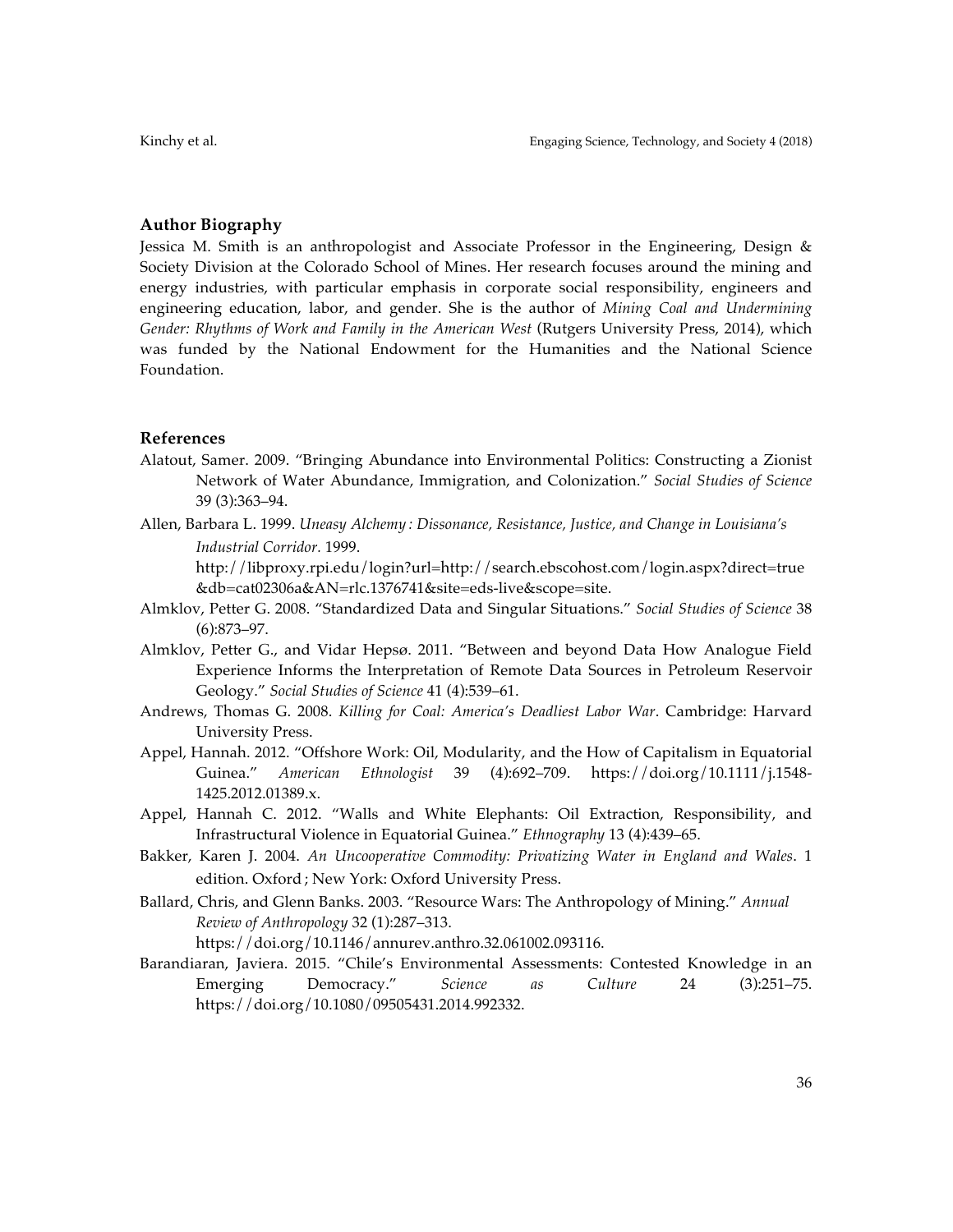- Barnes, Jessica, and Samer Alatout. 2012. "Water Worlds: Introduction to the Special Issue of Social Studies of Science." *Social Studies of Science* 42 (4):483–88. https://doi.org/10.1177/0306312712448524.
- Bebbington, Tony. 2012. *Social Conflict, Economic Development and Extractive Industry: Evidence from South America*. London: Routledge.
- Benson, Peter, and Stuart Kirsch. 2010. "Capitalism and the Politics of Resignation." *Current Anthropology* 51 (4):459–86. https://doi.org/10.1086/653091.
- Bleicher, Alena, and Matthias Gross. 2016. "Geothermal Heat Pumps and the Vagaries of Subterranean Geology: Energy Independence at a Household Level as a Real World Experiment." *Renewable and Sustainable Energy Reviews* 64 (Supplement C):279–88. https://doi.org/10.1016/j.rser.2016.06.013.
- Bloor, M. 2000. "The South Wales Miners Federation, Miners' Lung and the Instrumental Use of Expertise, 1900-1950." *Social Studies of Science* 30 (1):125–40. https://doi.org/10.1177/030631200030001005.
- Bowden, G. 1985. "The Social Construction of Validity in Estimates of United-States Crude-Oil Reserves." *Social Studies of Science* 15 (2):207–40. https://doi.org/10.1177/030631285015002001.
- Bowker, Geof. 1987. "A Well Ordered Reality: Aspects of the Development of Schlumberger, 1920-39." *Social Studies of Science* 17 (4):611–55.
- Braun, B. 2000. "Producing Vertical Territory: Geology and Governmentality in Late Victorian Canada." *ECUMENE* 7 (1):7–46.
- Cash, David W. 2001. "'In Order to Aid in Diffusing Useful and Practical Information': Agricultural Extension and Boundary Organizations." *Science, Technology, & Human Values* 26 (4):431–53.
- Clark, Nigel. 2011. *Inhuman Nature: Sociable Life on a Dynamic Planet.* London: Sage Press.
- Cole, Simon A. 1996. "Which Came First, the Fossil or the Fuel?" *Social Studies of Science* 26 (4):733–66.
- Constant, Edward W. 1989. "Cause or Consequence: Science, Technology, and Regulatory Change in the Oil Business in Texas, 1930-1975." *Technology and Culture* 30 (2):426–55. https://doi.org/10.2307/3105111.
- Dennis, Michael Aaron. 1985. "Drilling for Dollars: The Making of US Petroleum Reserve Estimates, 1921-25." *Social Studies of Science* 15 (2):241–65.
- Dillon, Lindsey. 2014. "Race, Waste, and Space: Brownfield Redevelopment and Environmental Justice at the Hunters Point Shipyard." *Antipode* 46 (5):1205–21. https://doi.org/10.1111/anti.12009.
- Dolan, Catherine, and Dinah Rajak. 2016. *The Anthropology of Corporate Social Responsibility*. Berghahn.
- Eaton, Emily, and Abby Kinchy. 2016. "Quiet Voices in the Fracking Debate: Ambivalence, Nonmobilization, and Individual Action in Two Extractive Communities (Saskatchewan and Pennsylvania)." *Energy Research & Social Science*, Risks, the Social Sciences, and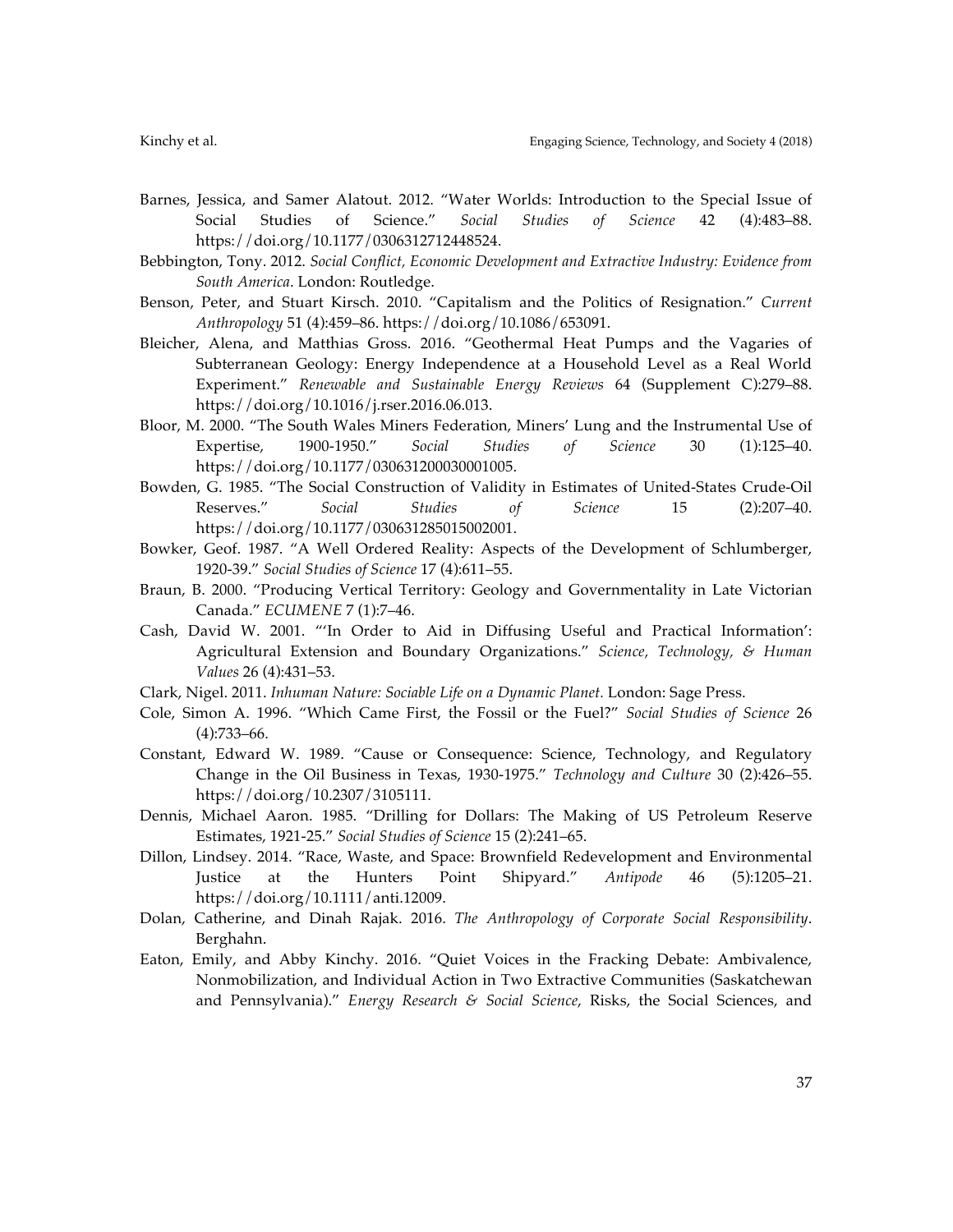Unconventional Hydrocarbons, 20 (Supplement C):22–30. https://doi.org/10.1016/j.erss.2016.05.005.

- Espig, Martin, and Kim de Rijke. 2016. "Unconventional Gas Developments and the Politics of Risk and Knowledge in Australia." *Energy Research & Social Science*, Risks, the Social Sciences, and Unconventional Hydrocarbons, 20 (Supplement C):82–90. https://doi.org/10.1016/j.erss.2016.06.001.
- Ferguson, James. 1999. *Expectations of Modernity: Myths and Meanings of Urban Life on the Zambian Copperbelt*. University of California Press.
- Ferry, Elizabeth Emma. 2005. *Not Ours Alone: Patrimony, Value, and Collectivity in Contemporary Mexico*. Columbia University Press.
- Finn, Janet L. 1998. *Tracing the Veins: Of Copper, Culture, and Community from Butte to Chuquicamata*. University of California Press.
- Gilbert, Paul Robert. 2015. "Trouble in Para-Sites: Deference and Influence in the Ethnography of Epistemic Elites." *Anthropology in Action* 22 (3). https://doi.org/10.3167/aia.2015.220307.
- Gold, Russell. 2015. *The Boom: How Fracking Ignited the American Energy Revolution and Changed the World*. Reprint edition. New York: Simon & Schuster.
- Gross, Matthias. 2015. "Journeying to the Heat of the Earth: From Jules Verne to Present-Day Geothermal Adventures." *Engineering Studies* 7 (1):28–46. https://doi.org/10.1080/19378629.2014.997738.
- Hebert, Karen, and Samara Brock. 2017. "Counting and Counter-Mapping: Contests over the Making of a Mining District in Bristol Bay, Alaska." *Science as Culture* 26 (1):56–87. https://doi.org/10.1080/09505431.2016.1223112.
- Hecht, Gabrielle. 2012. *Being Nuclear: Africans and the Global Uranium Trade*. MIT Press.
- Hund, Ge. 1986. "The Fault of Uncertainty Geologic Information in Regulatory Decision-Making." *Science Technology & Human Values* 11 (4):45–54.
- Jalbert, Kirk, and Abby J. Kinchy. 2016. "Sense and Influence: Environmental Monitoring Tools and the Power of Citizen Science." *Journal of Environmental Policy & Planning* 18 (3):379– 97. https://doi.org/10.1080/1523908X.2015.1100985.
- Jalbert, Kirk, Samantha Malone Rubright, and Karen Edelstein. 2017. "The Civic Informatics of FracTracker Alliance: Working with Communities to Understand the Unconventional Oil and Gas Industry." *Engaging Science, Technology, and Society* 3 (0):528–59. https://doi.org/10.17351/ests2017.128.
- Jalbert, Kirk, Anna Willow, David Casagrande, and Stephanie Paladino. 2017. *ExtrACTION: Impacts, Engagements, and Alternative Futures*. New York: Routledge.
- Kinchy, Abby. 2017. "Citizen Science and Democracy: Participatory Water Monitoring in the Marcellus Shale Fracking Boom." *Science as Culture* 26 (1):88–110. https://doi.org/10.1080/09505431.2016.1223113.
- Kinchy, Abby, Sarah Parks, and Kirk Jalbert. 2016. "Fractured Knowledge: Mapping the Gaps in Public and Private Water Monitoring Efforts in Areas Affected by Shale Gas Development." *Environment and Planning C: Government and Policy* 34 (5):879–99. https://doi.org/10.1177/0263774X15614684.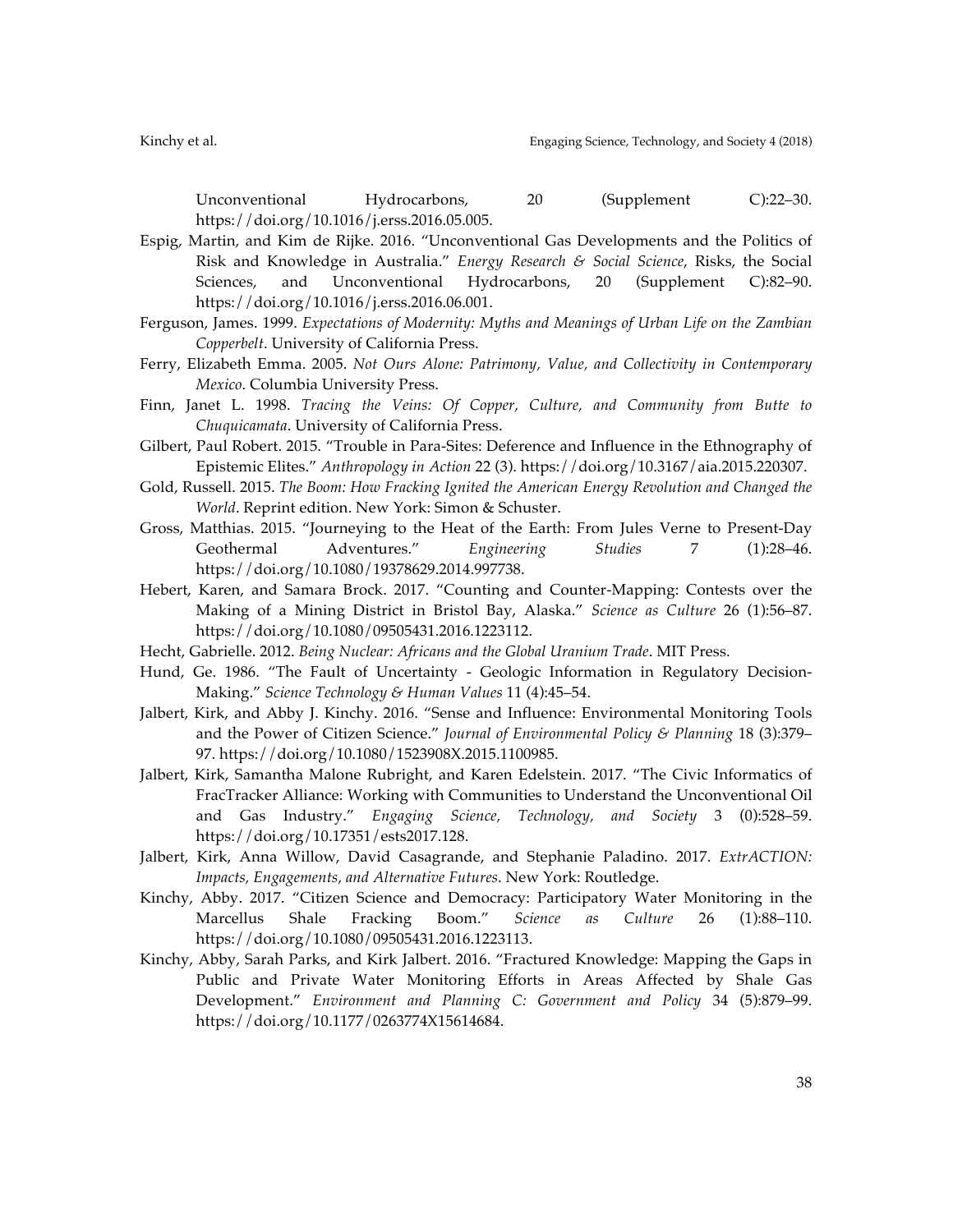- Kirsch, Stuart. 2006. *Reverse Anthropology: Indigenous Analysis of Social and Environmental Relations in New Guinea*. Stanford: Stanford University Press.
	- ———. 2014. *Mining Capitalism: The Relationship between Corporations and Their Critics*. Berkeley, California ; Los Angeles, California ; London: University of California Press.
- Kneas, David. 2016. "Subsoil Abundance and Surface Absence: A Junior Mining Company and Its Performance of Prognosis in Northwestern Ecuador." *Journal of the Royal Anthropological Institute* 22 (S1):67–86. https://doi.org/10.1111/1467-9655.12394.
- Kroepsch, Adrianne. 2016. "New Rig on the Block: Spatial Policy Discourse and the New Suburban Geography of Energy Production on Colorado's Front Range." *Environmental Communication* 10 (3):337–51. https://doi.org/10.1080/17524032.2015.1127852.
- Li, Fabiana. 2011. "Engineering Responsibility: Environmental Mitigation and the Limits of Commensuration in a Chilean Mining Project." *Focaal* 2011 (60):61–73. https://doi.org/10.3167/fcl.2011.600106.
	- ———. 2015. *Unearthing Conflict: Corporate Mining, Activism, and Expertise in Peru*. Duke University Press.
- Macfarlane, A. 2003. "Underlying Yucca Mountain: The Interplay of Geology and Policy in Nuclear Waste Disposal." *Social Studies of Science* 33 (5):783–807. https://doi.org/10.1177/0306312703335006.
- Malone, Samantha, Matthew Kelso, Ted Auch, Karen Edelstein, Kyle Ferrar, and Kirk Jalbert. 2015. "Data Inconsistencies from States with Unconventional Oil and Gas Activity." *Journal of Environmental Science and Health, Part A* 50 (5):501–10. https://doi.org/10.1080/10934529.2015.992678.
- Mathews, Andrew S., and Jessica Barnes. 2016. "Prognosis: Visions of Environmental Futures." *Journal of the Royal Anthropological Institute* 22 (S1):9–26. https://doi.org/10.1111/1467- 9655.12391.
- Mitchell, Timothy. 2011. *Carbon Democracy: Political Power in the Age of Oil*. Verso Books.
- Mumford, Lewis. 2010. *Technics and Civilization*. University of Chicago Press.
- Nash, June C. 1979. *We Eat the Mines and the Mines Eat Us: Dependency and Exploitation in Bolivian Tin Mines*. Columbia University Press.
- Nystrom, Eric C. 2014. *Seeing Underground: Maps, Models and Mining Engineering in America*. Reno: University of Nevada Press.
- Oreskes, N. and E. Conway. 2010. *Merchants of Doubt*. New York: Bloomsbury Press.
- Oskarsson, Patrik. 2017. "Diverging Discourses on Bauxite Mining in Eastern India: Life-Supporting Hills for Adivasis or National Treasure Chests on Barren Lands?" *Society & Natural Resources* 30 (8):994–1008. https://doi.org/10.1080/08941920.2017.1295496.
- Ottinger, Gwen. 2010. "Buckets of Resistance: Standards and the Effectiveness of Citizen Science." *Science, Technology & Human Values* 35 (2):244–70. https://doi.org/10.1177/0162243909337121.
- Partridge, Tristan, Merryn Thomas, Barbara Herr Harthorn, Nick Pidgeon, Ariel Hasell, Louise Stevenson, and Catherine Enders. 2017. "Seeing Futures Now: Emergent US and UK Views on Shale Development, Climate Change and Energy Systems." *Global*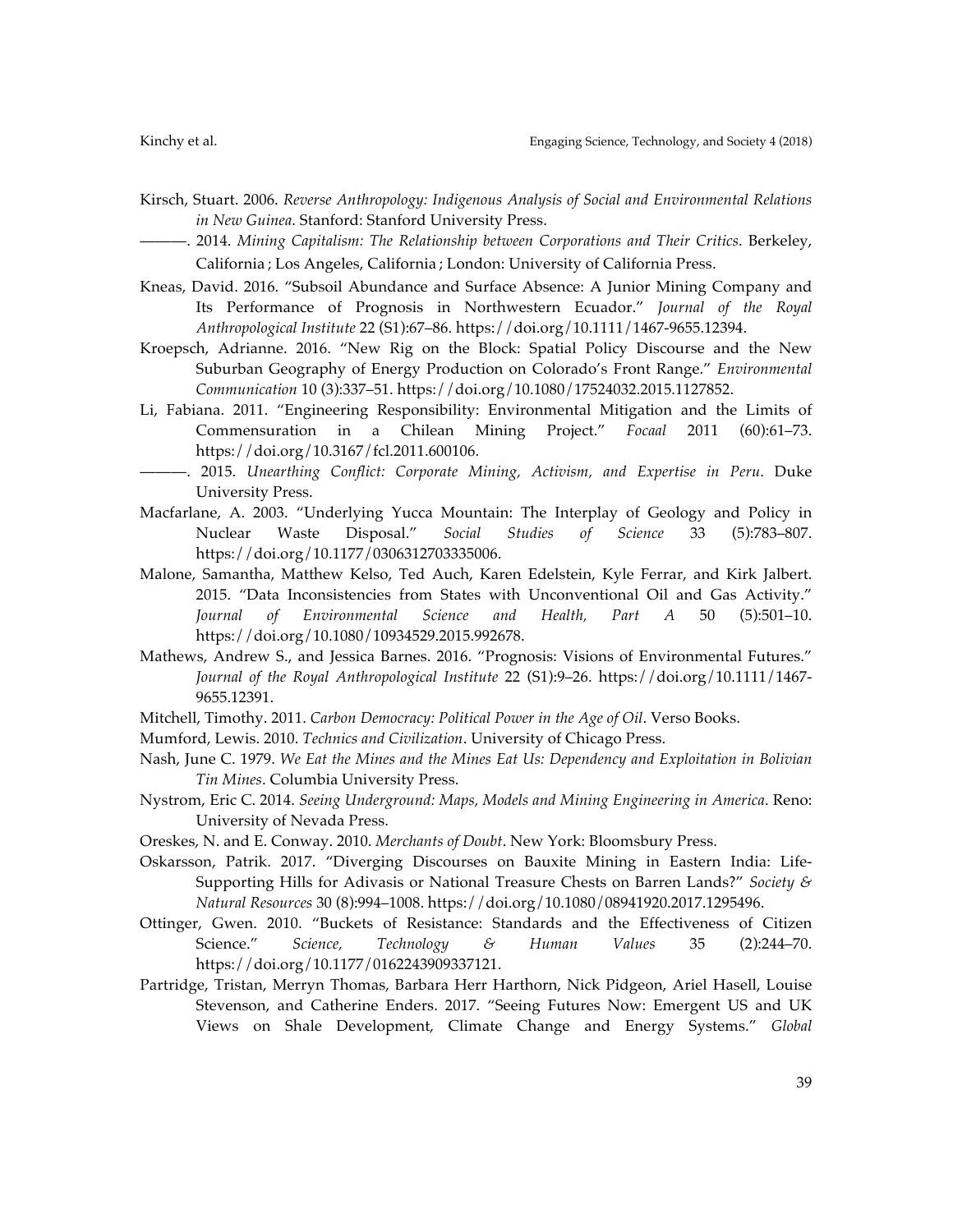*Environmental Change* 42 (Supplement C):1–12. https://doi.org/10.1016/j.gloenvcha.2016.11.002.

- Pérez, María Alejandra. 2013. "Lines Underground: Exploring and Mapping Venezuela's Cave Environment." *Cartographica: The International Journal for Geographic Information and Geovisualization* 48 (4):293–308. https://doi.org/10.3138/carto.48.4.1696.
- ———. 2015. "Exploring the Vertical: Science and Sociality in the Field among Cavers in Venezuela." *Social & Cultural Geography* 16 (2):226–47. https://doi.org/10.1080/14649365.2014.973438.
- Perry, Simona L. 2012. "Development, Land Use, and Collective Trauma: The Marcellus Shale Gas Boom in Rural Pennsylvania." *Culture, Agriculture, Food and Environment* 34 (1):81–92. https://doi.org/10.1111/j.2153-9561.2012.01066.x.
- Phadke, Roopali. 2005. "People's Science in Action: The Politics of Protest and Knowledge Brokering in India." *Society & Natural Resources* 18 (4):363–75. https://doi.org/http://dx.doi.org/10.1080/08941920590915260.
- ———. 2014. "Green Energy, Public Engagement and the Politics of Scale." In *The Handbook of Science, Technology, and Society, Edited by D. Kleinman and K. Moore.* New York: Routledge.
- Pijpers, Robert J. 2016. "Mining, Expectations and Turbulent Times: Locating Accelerated Change in Rural Sierra Leone." *History and Anthropology* 27 (5):504–20. https://doi.org/10.1080/02757206.2016.1222524.
- Powdermaker, Hortense. 1962. *Copper Town: Changing Africa: The Human Situation on the Rhodesian Copperbelt*. Harper & Row Publishers.
- Rahder, Micha. 2015. "But Is It a Basin? Science, Controversy, and Conspiracy in the Fight for Mirador, Guatemala." *Science as Culture* 24 (3):299–324. https://doi.org/10.1080/09505431.2015.1007034.
- Rajak, Dinah. 2011. *In Good Company: An Anatomy of Corporate Social Responsibility*. Stanford University Press.
- Raman, Sujatha. 2013. "Fossilizing Renewable Energies." *Science as Culture* 22 (2):172–80. https://doi.org/10.1080/09505431.2013.786998.
- Richardson, Tanya, and Gisa Weszkalnys. 2014. "Introduction: Resource Materialities." *Anthropological Quarterly* 87 (1):5–30. https://doi.org/10.1353/anq.2014.0007.
- Rogers, Douglas. 2015. *The Depths of Russia: Oil, Power, and Culture after Socialism*. Cornell University Press.
- Rolston, Jessica Smith. 2013. "The Politics of Pits and the Materiality of Mine Labor: Making Natural Resources in the American West." *American Anthropologist* 115 (4):582–94. https://doi.org/10.1111/aman.12050.
- ———. 2014. *Mining Coal and Undermining Gender: Rhythms of Work and Family in the American West*. New Brunswick, New Jersey: Rutgers University Press.
- Sareen, Siddharth. 2016. "Seeing Development as Security: Constructing Top-Down Authority and Inequitable Access in Jharkhand." *South Asia Multidisciplinary Academic Journal*, no. 13 (April). https://doi.org/10.4000/samaj.4146.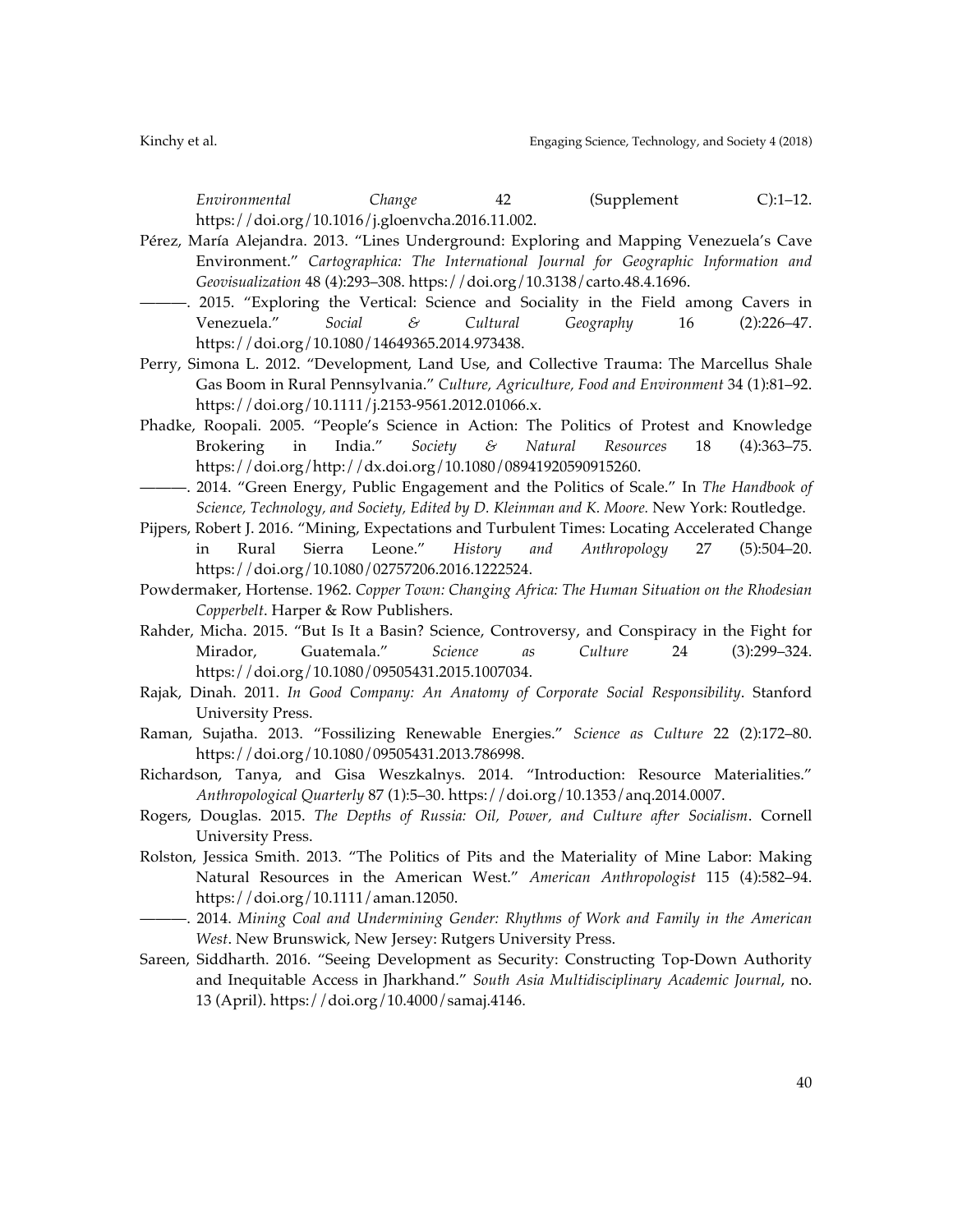- Sawyer, Suzana. 2004. *Crude Chronicles: Indigenous Politics, Multinational Oil, and Neoliberalism in Ecuador*. Duke University Press.
- Smith, Jessica M., and Abraham S. D. Tidwell. 2016. "The Everyday Lives of Energy Transitions: Contested Sociotechnical Imaginaries in the American West." *Social Studies of Science* 46 (3):327–50. https://doi.org/10.1177/0306312716644534.
- Taussig, Michael T. 2010. *The Devil and Commodity Fetishism in South America*. Univ of North Carolina Press.
- Ureta, Sebastian. 2016. "Caring for Waste: Handling Tailings in a Chilean Copper Mine." *Environment and Planning A* 48 (8):1532–48. https://doi.org/10.1177/0308518X16645103.
- Vera, Lourdes. 2016. "Community Health Impacts from Oil and Gas Development in Texas: The Perspective of Sharon Wilson." *NEW SOLUTIONS: A Journal of Environmental and Occupational Health Policy* 26 (3):496–507. https://doi.org/10.1177/1048291116665073.
- Wallsten, Bjorn, and Joakim Krook. 2016. "Urks and the Urban Subsurface as Geosocial Formation." *Science Technology & Human Values* 41 (5):827–48. https://doi.org/10.1177/0162243916634866.
- Welker, Marina. 2014. *Enacting the Corporation: An American Mining Firm in Post-Authoritarian Indonesia*. 1 edition. Berkeley: University of California Press.
- Williams, Rosalind H. 1990. *Notes on the Underground: An Essay on Technology, Society, and the Imagination*. MIT Press.
- Willow, Anna J., Rebecca Zak, Danielle Vilaplana, and David Sheeley. 2014. "The Contested Landscape of Unconventional Energy Development: A Report from Ohio's Shale Gas Country." *Journal of Environmental Studies and Sciences* 4 (1):56–64. https://doi.org/10.1007/s13412-013-0159-3.
- Wylie, Sara, Kim Schultz, Deborah Thomas, Chris Kassotis, and Susan Nagel. 2016. "Inspiring Collaboration: The Legacy of Theo Colborn's Transdisciplinary Research on Fracking." *NEW SOLUTIONS: A Journal of Environmental and Occupational Health Policy* 26 (3):360–88. https://doi.org/10.1177/1048291116666037.
- Wylie, Sara, Elisabeth Wilder, Lourdes Vera, Deborah Thomas, and Megan McLaughlin. 2017. "Materializing Exposure: Developing an Indexical Method to Visualize Health Hazards Related to Fossil Fuel Extraction." *Engaging Science, Technology, and Society* 3 (0):426–63. https://doi.org/10.17351/ests2017.123.
- Yusoff, Kathryn. 2013. "Geologic Life: Prehistory, Climate, Futures in the Anthropocene." *Environment and Planning D: Society and Space* 31 (5):779–795.
- Zilliox, Skylar & Jessica M. Smith. 2017a. Memorandums of understanding and public trust in local government for Colorado's unconventional energy industry. *Energy Policy* 107: 72– 81. https://doi.org/10.1016/j.enpol.2017.04.032
- Zilliox, Skylar & Jessica M. Smith. 2017b. Supraregulatory Agreements and Unconventional Energy Development: Learning from Citizen Concerns, Enforceability and Participation in Colorado. *Extractive Industries & Society* 4(1): 69–77. http://dx.doi.org/10.1016/j.exis.2016.11.008